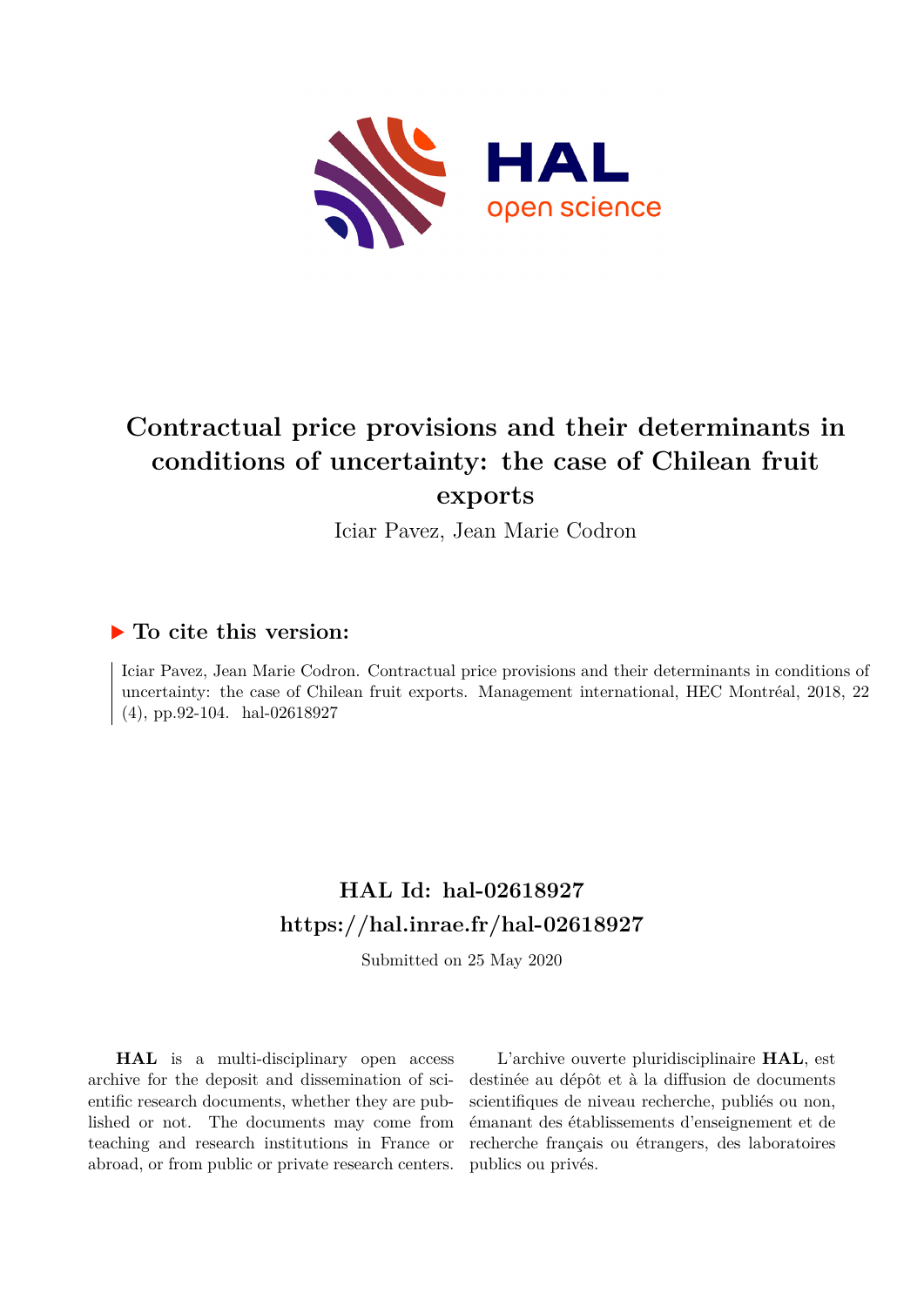**Iciar Pavez,**  INRA, UMR MOISA, INRA, CIHEAM-IAMM, CIRAD, Montpellier SupAgro, Univ Montpellier, Montpellier, France

#### **Jean Marie Codron**

INRA, UMR MOISA, INRA, CIHEAM-IAMM, CIRAD, Montpellier SupAgro, Univ Montpellier, Montpellier, France

**Pour citer cet article :** PAVEZ, I. & CODRON, J.-M. (2018). Dispositions contractuelles sur les prix et leurs déterminants dans des conditions d'incertitude: Le cas des exportations de fruits chiliens. *Management international*, 22(4), p.xx-xx.

# **Dispositions contractuelles sur les prix et leurs déterminants dans des conditions d'incertitude: Le cas des exportations de fruits chiliens.**

#### **Résumé**

Cet article analyse le choix des contrats d'exportation de produits périssables. Il se réfère à la Théorie des Coûts de Transaction et notamment à celle des contrats incomplets. Les données sont celles des 177.296 transactions et contrats de fruits réalisés en 2014 par le Chili avec le reste du monde. Nous montrons avec un logit binomial et en nous appuyant sur des données qualitatives recueillies par enquête de terrain que le choix entre vente en ferme et consignation varie en fonction de l'incertitude environnementale du pays importateur, de la spécificité temporelle du produit échangé et de la fréquence des transactions.

Mots clé : exécution des contrats d'export-import, incomplétude contractuelle, incertitude environnementale

**Acknowledgements:** We are grateful to participants at various seminars and conferences and particularly to Claude Ménard, Kostas Karantininis, Thomas Reardon, Didier Chabaud, Paule Moustier, Anne-Célia Disdier and Anthony Langlais for their comments and suggestions concerning the first draft of this work, and three anonymous reviewers for their many useful comments. The usual disclaimer applies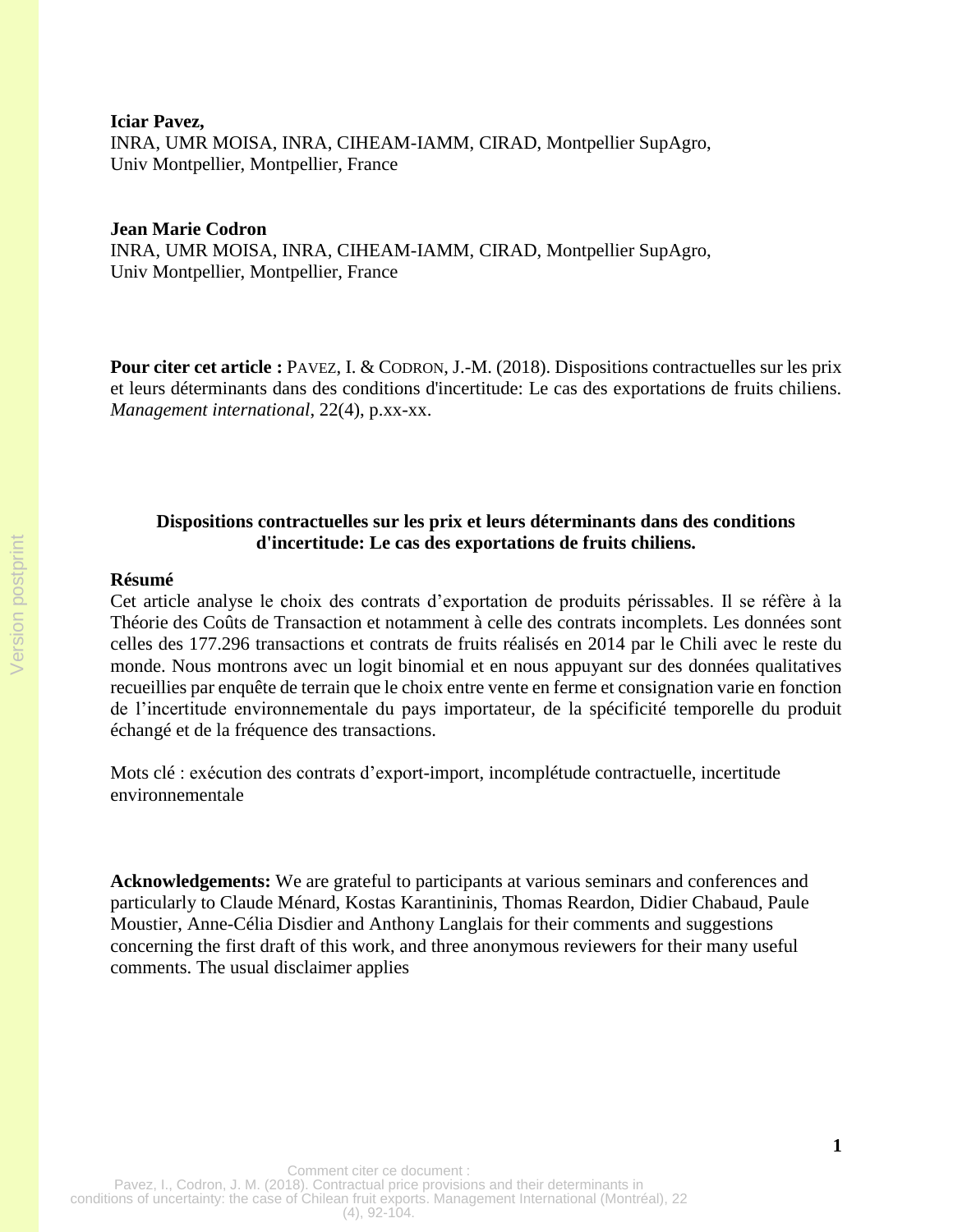# **Contractual Price Provisions and Their Determinants in Conditions of Uncertainty: The Case Of Chilean Fruit Exports.**

### **Abstract**

This article analyzes the choice of export contracts of perishable goods. It draws on the Transactional Cost Theory, and particularly the literature of incomplete contracts. Using a 2014 database of 177,296 transactions and corresponding contracts performed by Chilean fruit exporters, together with qualitative information gathered from a field survey, we show through a binomial logit that the choice between firm sale and consignment is a function of the environmental uncertainty of the importing country, the temporal specificity of the transacted product and the frequency of transactions.

Keywords: export-import contract enforcement; contract completeness; environmental uncertainty.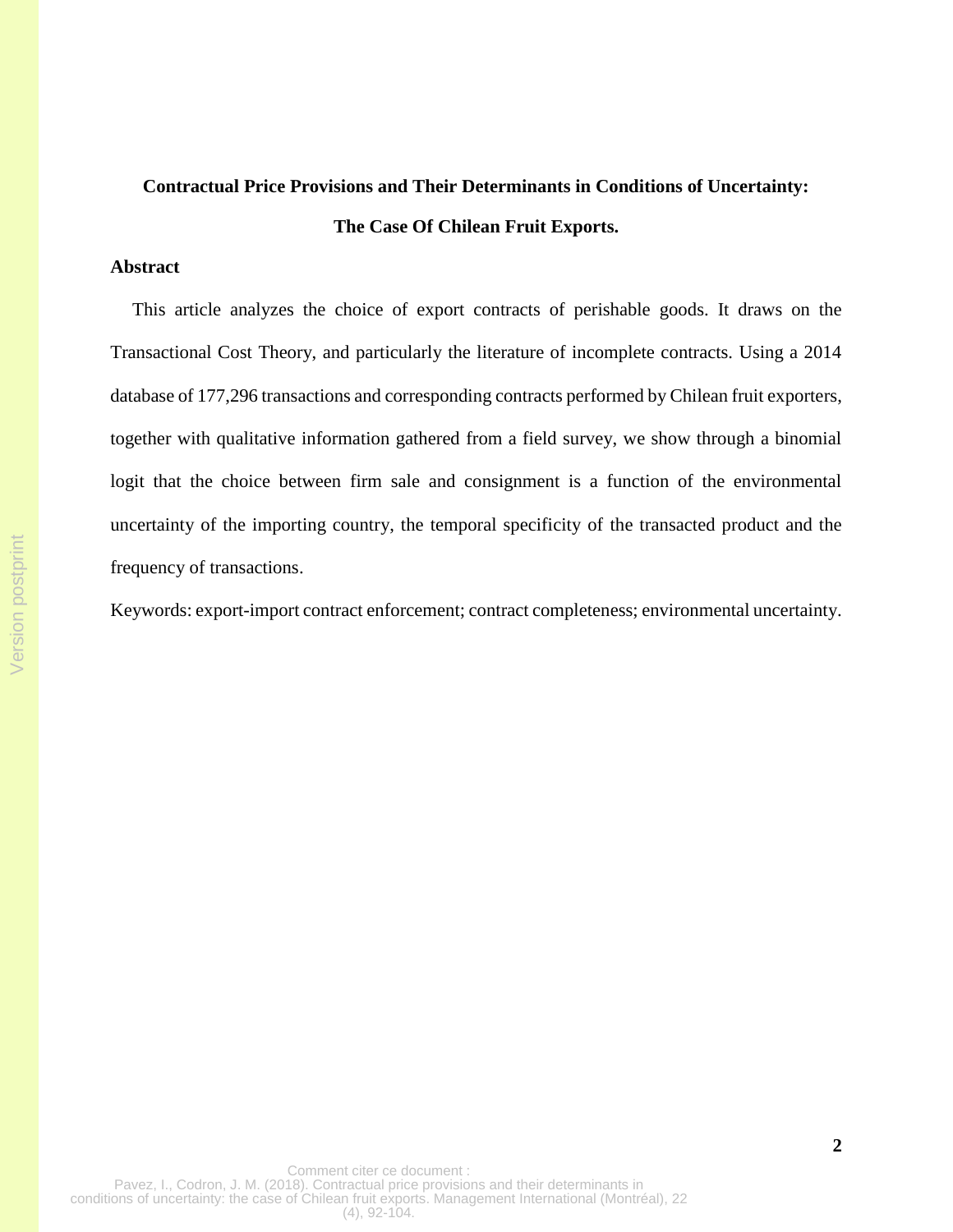# **Disposiciones contractuales sobre precios y sus determinantes en condiciones de**

## **incertidumbre: El caso de las exportaciones de fruta chilena.**

## **Resumen**

Este artículo analiza la elección de los contratos de exportación de productos perecederos. El estudio se enmarca en la teoría de costes de transacción, particularmente respecto a la completitud del contrato. Se aplica un análisis econométrico logit binomial sobre 177296 transacciones y contratos de exportación de frutas de Chile con compradores mundiales en 2014. Además, se moviliza información cualitativa obtenida de una encuesta de empresas. Demostramos que la elección de contratos varía principalmente debido a la incertidumbre del ambiente de negocios del país importador, la especificidad temporal del producto objeto de la transacción y la frecuencia de las transacciones.

Palabras clave: cumplimento del contrato de exportación e importación; incompletitud del contrato; incertidumbre ambiental.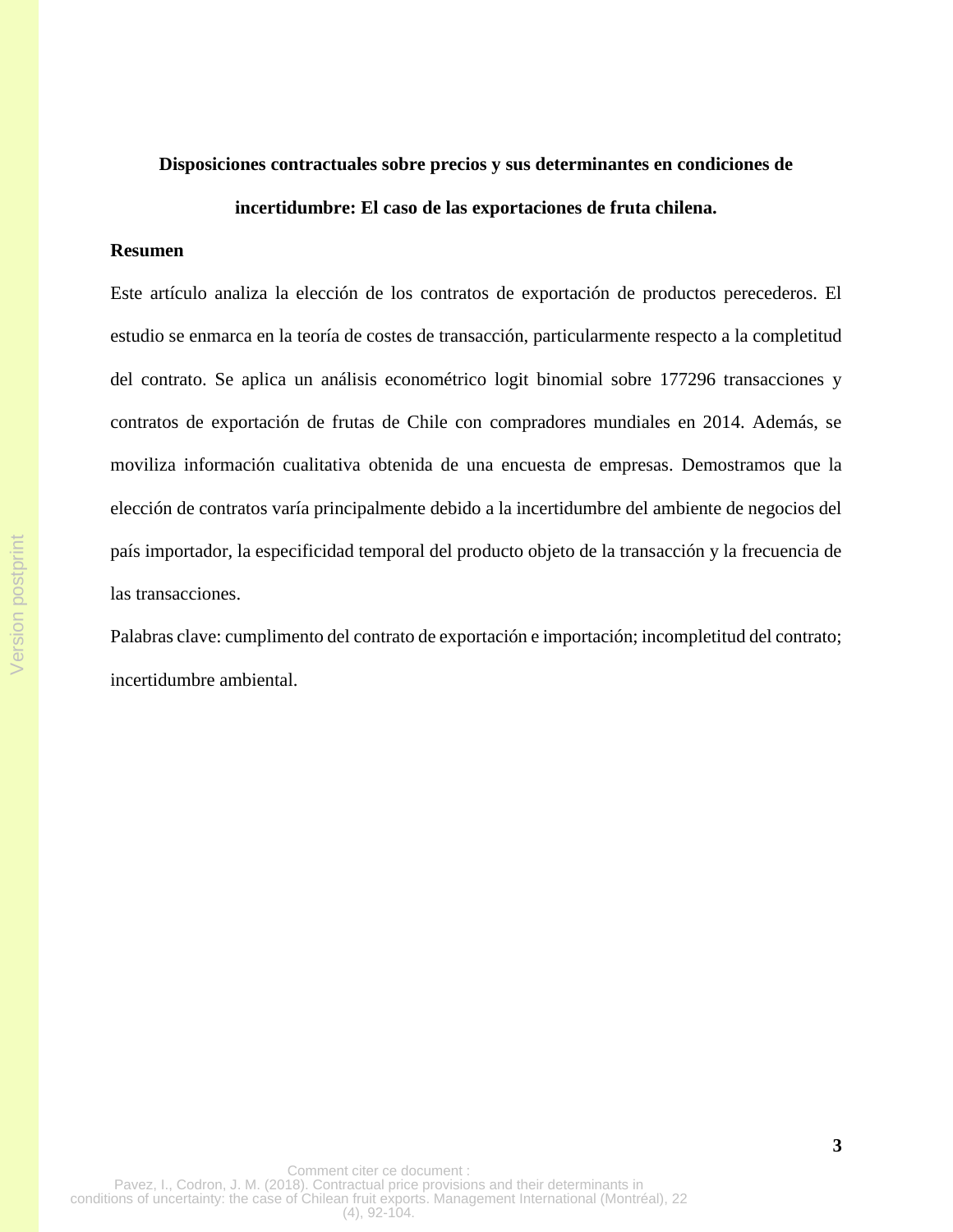# **Introduction**

Transactions are embedded in institutional environments, where trade take place, and in governance institutions, within which transactions are organized (Williamson, 1979; 1996). The institutional environment affects the choice of governance, i.e. the contractual relations, because the costs of exchange depend on the quality of countries' legal, political and social systems (Coase, 1937). Weak institutional environments therefore increase the transaction costs and the level of uncertainty surrounding transactions (North, 1991). Uncertain environments reduce the ability of the bounded rational economic agents (Simon, 1957; Williamson, 1979) to design comprehensive contracts providing for all future contingencies (Williamson, 1979; Klein, 2010). Consequently, inter-firm relations are governed by contracts that are mostly incomplete (Williamson, 1979).

Contractual incompleteness generates problems of enforcement. If disputes arise, it is difficult for a third party to enforce a contract because filling the gaps in the agreement is difficult and costly (Williamson, 1985). This phenomenon is exacerbated for international transactions. Differences between legal systems make judgments (or arbitrations) and the recognition of decisions in foreign jurisdictions somewhat problematic (Morrissey and Graves, 2008; Aulakh and Gençtürk, 2008). The complexity increases when transactions involve investments in relationship-specific assets that stimulate the emergence of opportunism (Williamson, 1996). The less-dependent party may be tempted to breach the agreement in order to appropriate some of the expected rent to be earned on the investment (Williamson, 1996; Klein, 2010). The different types of specific investment include time-specific assets. Temporal specificity is generated by products intrinsically dependent on time and exposed to the economic loss of value because of short shelf life, e.g. food, or demand life, e.g. fashion goods (Masten, 2000). As these products are highly sensitive to changes in prices between the time of negotiation and the time of performance, the pricing provisions agreed in the contract

Version postprint

Version postprint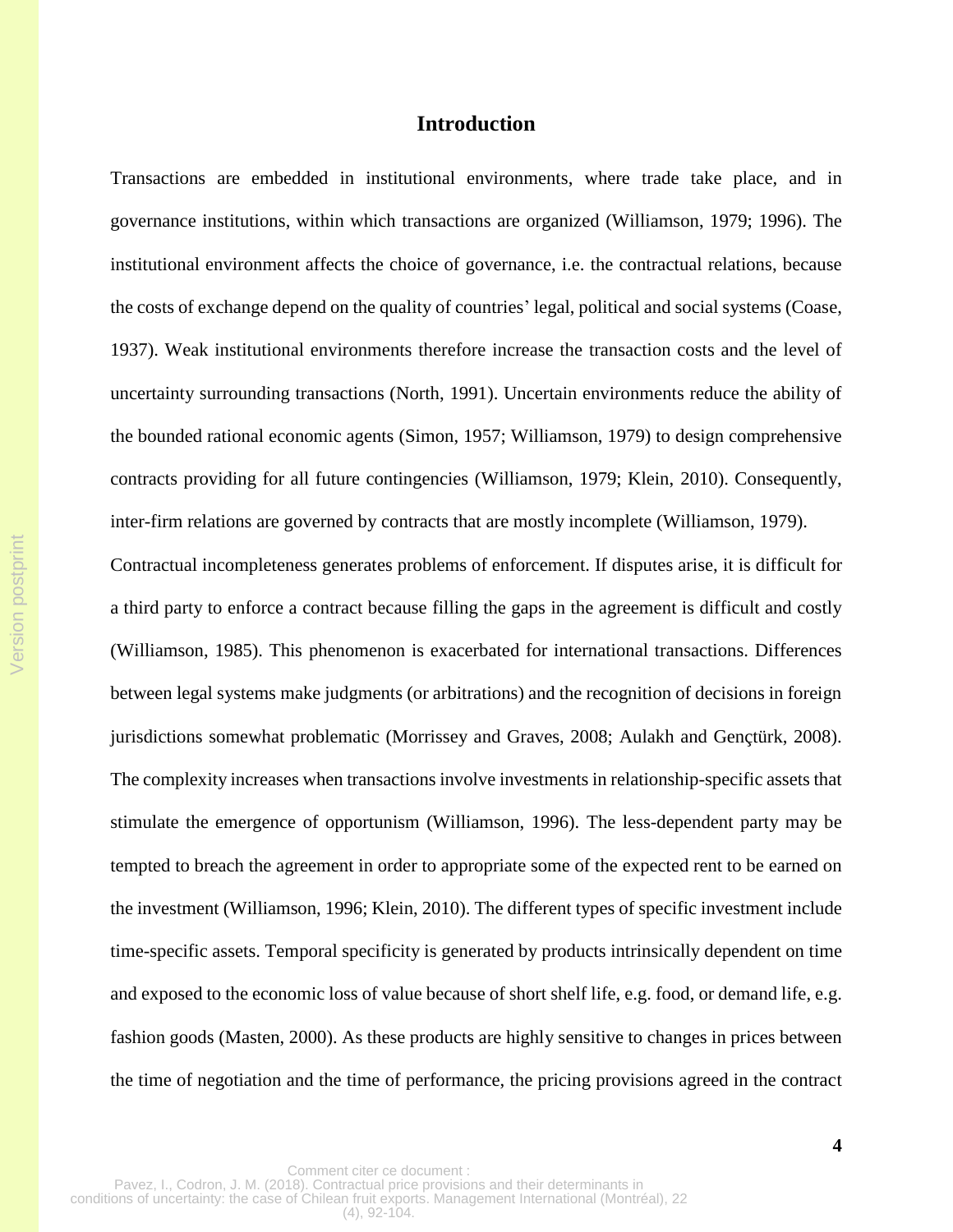are critical (Knoeber, 1983; Masten, 2000; Martinez, 2002; Williamson, 1985), and are a major source of contractual incompleteness (Crocker and Reynolds, 1993).

Our study examines the determinants of contract incompleteness in a context of international transactions of perishable agricultural products. This is a complex context in which the issue of contractual incompleteness is particularly acute. Distant contracting parties are deprived of shared institution environments, which increases the trade risks (Aulakh and Gençtürk, 2008; Morrissey and Graves, 2008). The products concerned are difficult to redeploy because of the temporal specificities where timely performance is critical (Masten et al., 1991; Masten, 2000) and where monitoring and controls to measure quality and pricing is problematic (Williamson, 1985; Masten, 2000). These types of transaction require managerial decisions to cope with a firm's risk exposure through contractual solutions (Poppo and Zenger, 2002; Aulakh and Gençtürk, 2008) as well as tight organizational coordination by contractual parties to maintain the product's value and the mutual gain (Aulakh and Gençtürk, 2008). We frame our study in Transaction Cost Theory (TCT) to understand how the attributes of the transactions – namely the uncertainty of institutional environments, the degree of temporal specificity and the frequency of the transactions – influence the choice between consignment and sale contracts which have different degrees of completeness according to their price provisions. We analyze the case of Chilean fruit exports to 122 importing countries worldwide. We test some theoretical propositions econometrically using an exhaustive Chilean fruit exports database containing 177,296 transactions during the export campaign 2013- 2104 and characterized by the type of contract negotiated for the shipment. Results are interpreted in light of field information gathered through 39 face-to-face interviews with exporters and importers and questionnaire surveys completed by 65 exporters.

This article is organized as follows: after this introduction, we present the theoretical framework before formulating the hypotheses and describing the methodological strategy, the context of the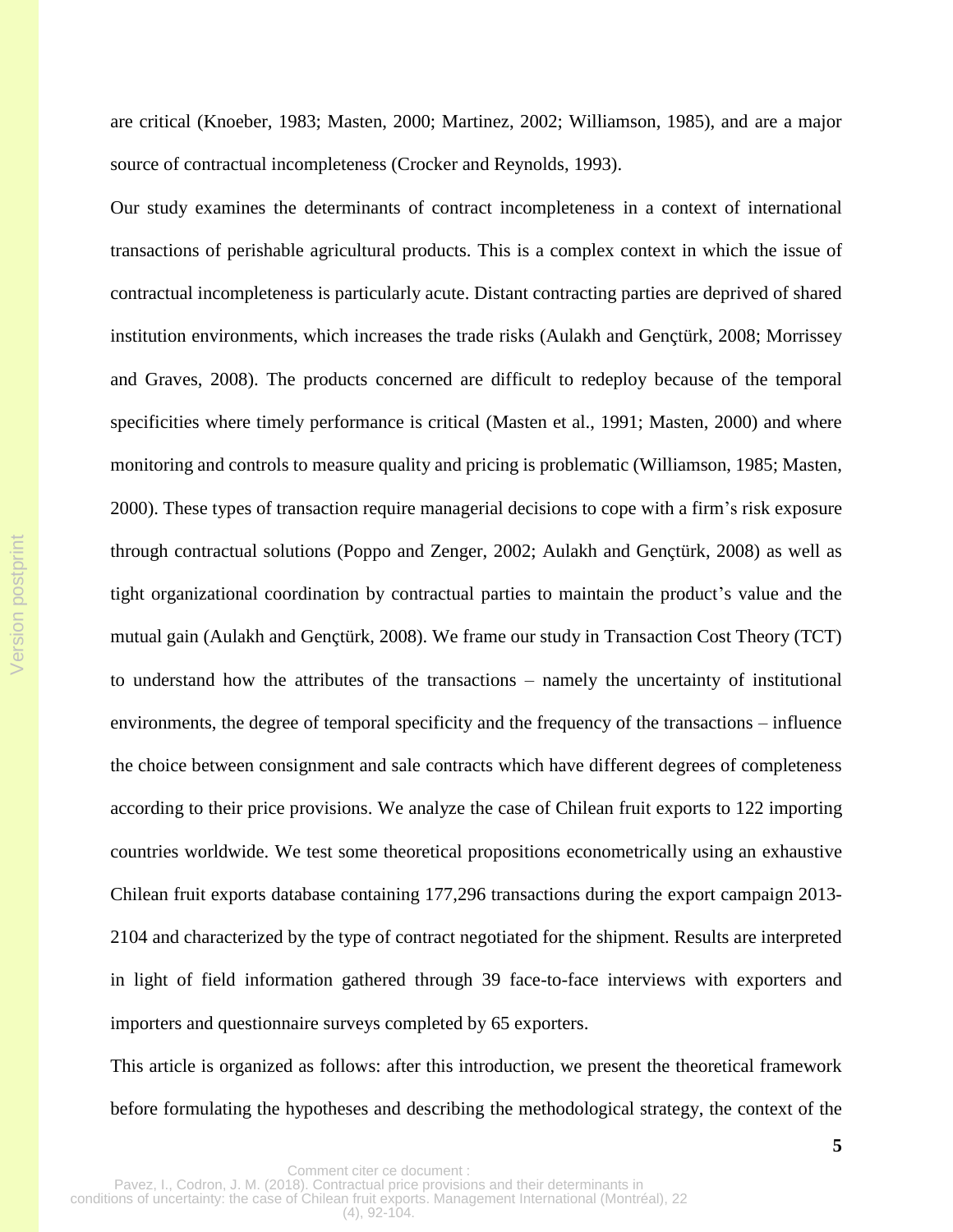study and the variables introduced into our econometric model; we then discuss the results and draw the conclusions. Finally, we highlight the limitations and the contributions of the study.

# **Theoretical framework**

Trade governed by complete contracts might be possible in the world of neoclassical economics where parties to the contract benefit from information symmetry because all the relevant variables affecting the transaction are observable and verifiable, where the economic agents are perfectly rational in interpreting the information with no risk of moral hazard, where transaction costs are zero and where institutions do not matter (Coase, 1937; Williamson, 1979; North, 1991). However, humans are "intendedly rational, but only limitedly so" as stated by Herbert A. Simon in his study of organizational behavior (Simon, 1957, p. xxiv). Limited (or bounded) rationality prevents the economic agents from calculating optimum strategies in order to solve the problems they face and to anticipate the future (Williamson, 1996). This assumption is fundamental to Transaction Cost Theory (TCT), the framework of our analysis. Under the assumption of bounded rationality, parties cannot specify ex-ante all the terms covering the obligations for future contingencies and consequently design incomplete contracts (Williamson, 1996; Crocker and Reynolds, 1993).

Version postprint

Version postprint

Contractual incompleteness generates enforcement problems. First, incomplete contracts contain gaps that make performance terms and certain states of nature or actions difficult to observe and to verify by a third-party, whether a court of law or a private arbitration body (Williamson 1996; Masten, 2000). Second, the institutional frameworks in which transactions take place are imperfect because they are designed and administrated by judges whose rationality is bounded (Williamson, 1985). The enforceability of international transactions is even more difficult and costly. As institutions are imperfect, there is potential lack of neutrality in resolving disputes outside the counterparty's domestic courts, of confidentiality to protect trade sensitive information and of the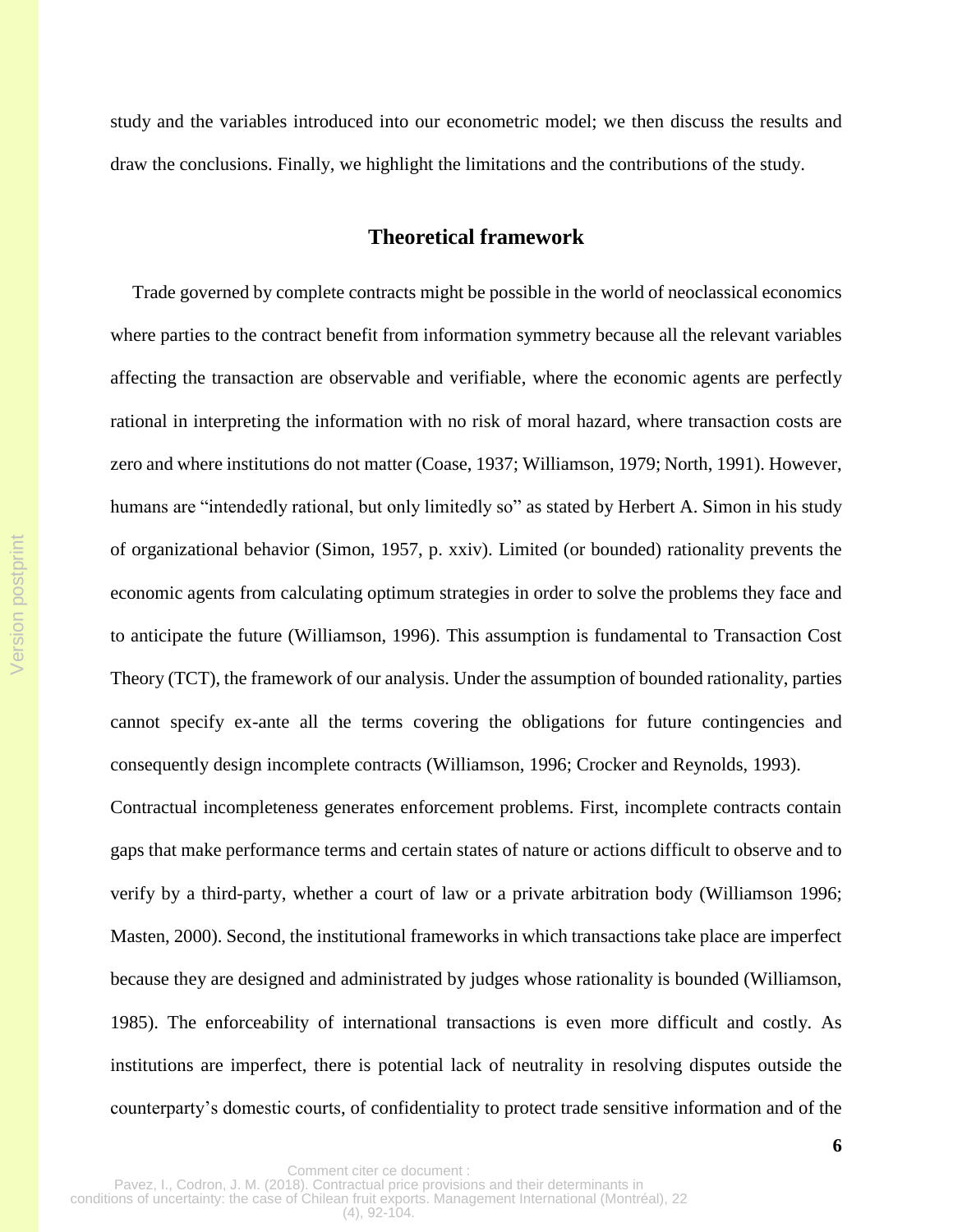capacity required to handle technical issues (North, 1991). Furthermore, international transactions are subject to different rules of law and legal systems in each of the counterparty's jurisdictions. This means that the two counterparties do not understand or interpret the law in the same way, making it more difficult to resolve the contract dispute (Morrissey and Graves, 2008).

Incomplete contracts are more vulnerable to the dependency arising from the assets specificity. TCT defines six forms of specific assets: (i) site specificity due to a close proximity of parties to reduce inventory and processing costs (Joskow, 1987); (ii) physical asset specificity, i.e. investments in products, technologies or equipment that are tailored to the customer's needs and have few alternative uses (Joskow 1987); (iii) human asset specificity, i.e. specific knowledge of the market/product/service; (iv) dedicated asset specificity which relates to "investments in general purpose that are made for a particular customer" (Williamson, 1996, p. 60) or an "asset that cannot be redeployed because of the market size" (Saussier, 2000, p. 198); (v) brand name capital, such as special products associated with the use of buyer's brands that cannot be redeployed to other buyers in the event of a commitment breach (Williamson, 1996); and (vi) temporal specificity, as perishable products. The specific-investor party is exposed to a hold-up risk because its partner, behaving in an opportunist way, may take advantage of the specificity by seizing some of the rent expected to be earned on the investment (Williamson, 1979, 1996; Klein, 2010). An opportunist partner may also fail with regard to the coordinated ex-post adaptation that is required during the contract implementation (Williamson, 1996). The deleterious effect of opportunism is that the willingness of parties to invest is seriously affected, resulting in underinvestment and dissipation of the gains from trade (Williamson, 1985; Masten et al., 1991; Crocker and Reynolds, 1993). The degree of incompleteness is particularly linked to the pricing clauses (Crocker and Reynolds 1993) and to temporal specificity (Masten et al., 1991; Crocker and Reynolds, 1993; Masten, 2000; Pirrong, 1993). As prices are highly sensitive to time, the parties also tend to leave the pricing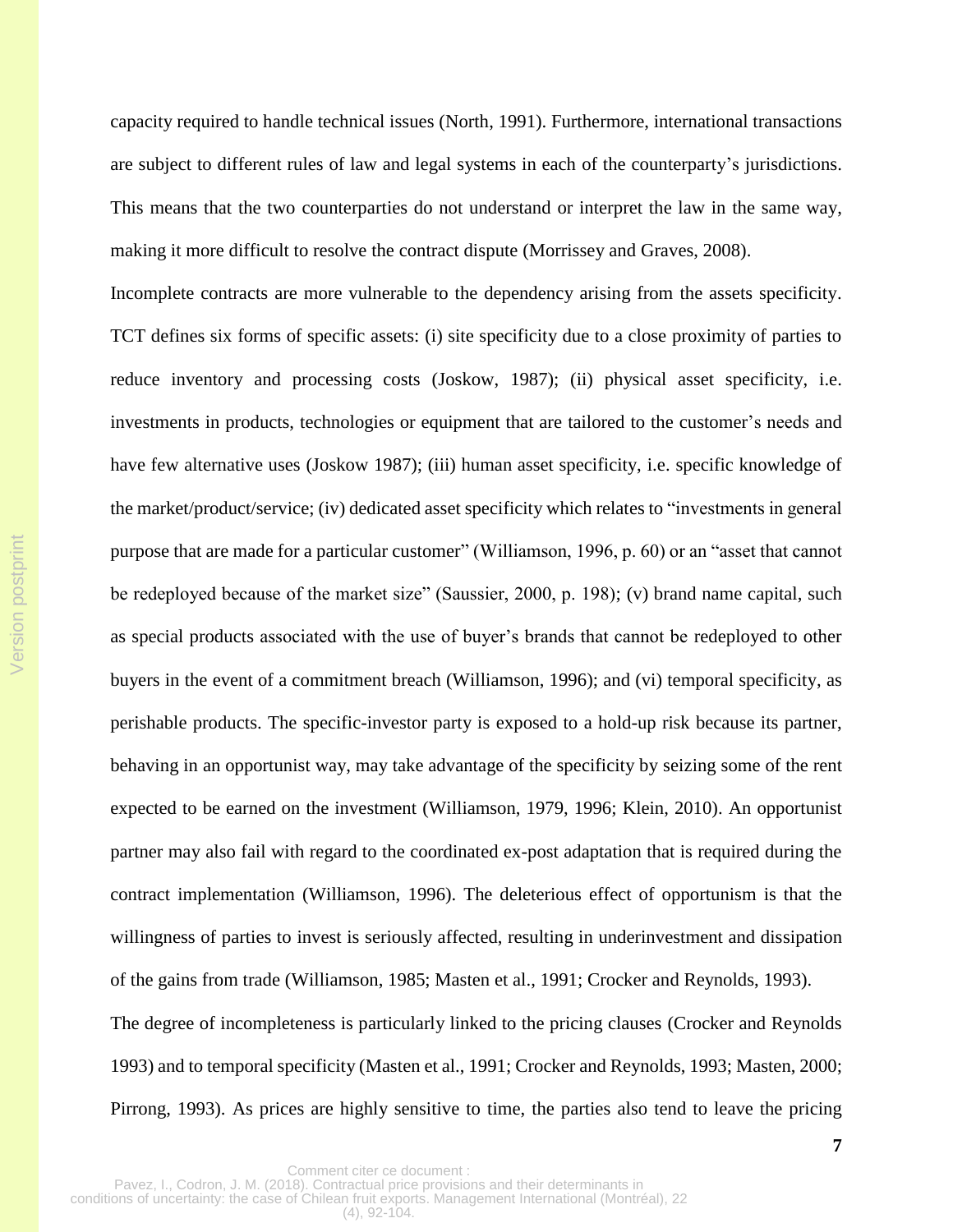clauses incomplete (Williamson, 1985). Prices can change substantially over the period between negotiation and contract execution, making prices at time 0 inappropriate to future conditions (Williamson, 1985; Crocker and Reynolds, 1993). "[T]o correct against misalignments, prices will need to be reset periodically to reflect changing circumstances. This can be done by consulting the market if asset specificity is zero" (Williamson, 1985, p. 139); if no mutually satisfactory adaptation is reached, a credible supplier's threat is to withdraw his assets, which is difficult "when even a slight degree of asset specificity appears" (Williamson, 1985, p. 139; Masten et al., 1991). Time-specific assets, such as perishable products, are sensitive to the variability of prices due to the loss of value problem, and are linked to obsolescence and deterioration (Masten, 2000). Obsolescence occurs for products with an inherently time–dependent value: consumers perceive newly-arrived products to be better than the old ones (e.g. fashion), information becomes outdated (e.g. newspapers, magazines); irrelevance resulting from technological evolution (e.g. computer hardware, software); products with a serial nature of production (e.g. construction projects). Deterioration occurs for products which are perishable by nature and thus vulnerable to damage, spoilage or decay, e.g. food, agricultural and pharmaceuticals products (Knoeber, 1983; Masten et al., 1991; Masten, 2000; Martinez, 2002; Wang and Webster, 2009). The consequence of a higher degree of perishability, because of a short shelf life, is that an opportunistic party may threaten to suspend performance at the last minute knowing that it will be difficult to find alternative suppliers or buyers at short notice (Masten et al., 1991). Moreover, it makes the prices more volatile (Masten, 2000), thereby creating an incentive to sell the products at reduced prices while they still have value (Wang and Webster, 2009).

One area of research on contractual solutions for perishable products has focused on the distribution of risks, costs and profits between business partners in supply chains, namely pricing and return policies for unsold goods (Pasternack, 1985); the allocation of responsibility for unsold inventory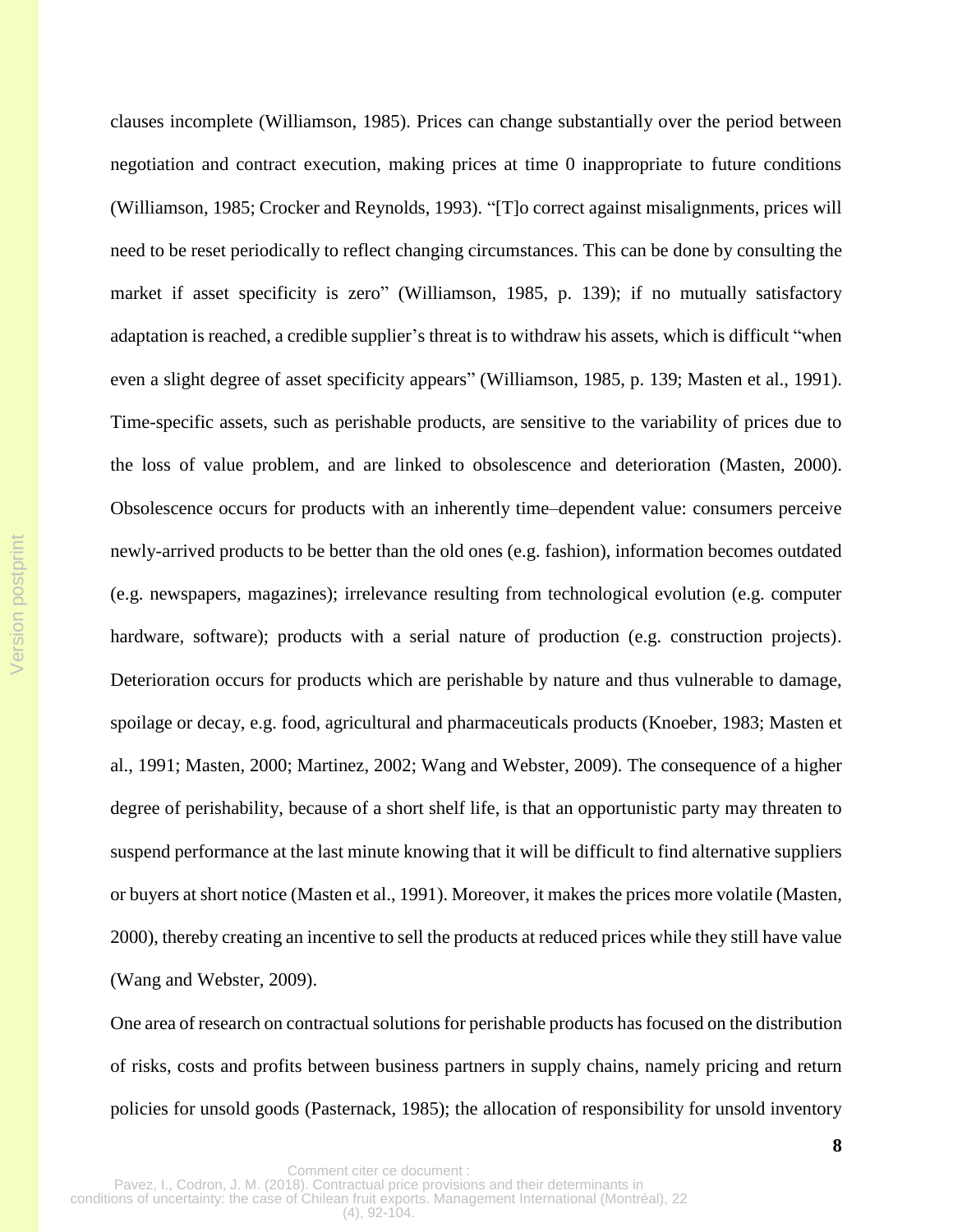using consignment and no-return contracts (Kandel, 1996); and the use of clearance pricing, percent or quantity markdown money to liquidate excess inventory (Wang and Webster, 2009). This research calls on quantitative models to measure the optimal decisions to achieve performance in supply management. Although this avenue of analysis is highly valuable, our study adopts another approach, seeking to explain which transaction attributes influence the agents' alternative contract choice (Williamson, 1996).

A vast body of empirical research has been developed to explain the choice among a variety of contractual arrangements. In an extensive literature review, Lafontaine and Slade (2013) classify the contracts as "pricing contracts," "cost-plus contracts" and "share contracts." Pricing contracts stipulate the price at which a product can be sold; these contracts are similar to spot-market transactions. A variation of the pricing contract is the fixed-price contract in which the price is defined ex-ante. Cost-plus contracts are an agreement providing for the reimbursement of the costs incurred by the producer, plus an agreed fraction of these costs as producer's profit. Finally, share contracts represent an agreement stipulating a fixed fee plus the share of revenues for both parties. According to the authors, the choice between the different types of contracts depends mainly on the level of asset specificity. Thus, for product transactions that are relatively homogeneous involving no-complex technology, pricing contracts are suitable; in contrast, when the production technology is complex and the product is highly specific to the buyer's requirements, the more complete cost-plus contract is more suitable. Finally, when both parties combine specific resources for the production of a good, close coordination with information sharing on performance is involved, facilitating the use of share contracts (Lafontaine and Slade, 2013).

The alternative types of contract have been described for different sectors including government procurement (Crocker and Reynolds, 1993), computer and internet products (Liotard, 2012), franchising (Lafontaine and Slade, 2013) and fuel markets (Joskow, 1987; Saussier, 2000) among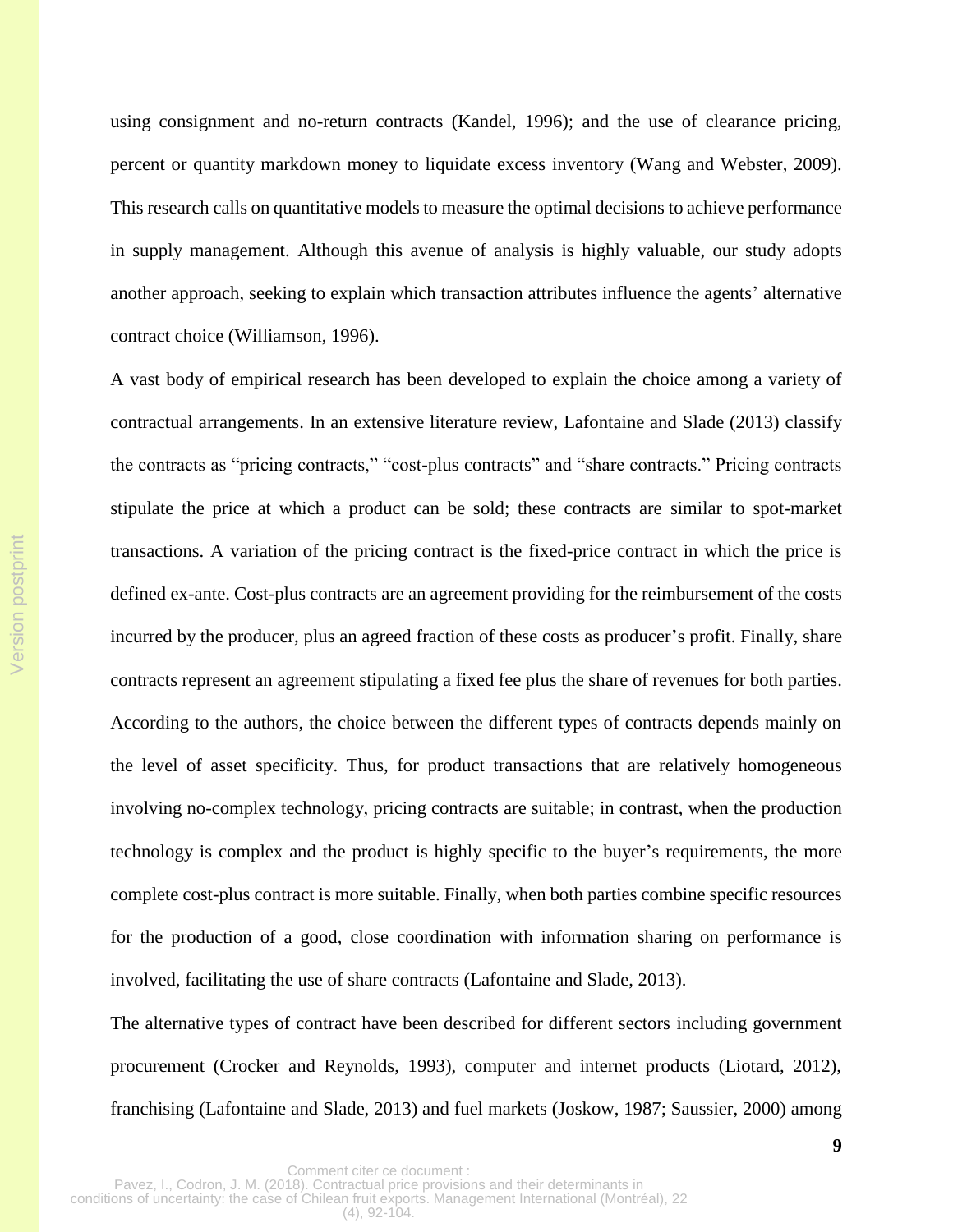others. In agriculture, some authors have analyzed the effect of transaction costs on land contracts (Cheung, 1969), the choice of integration (Masten, 2000; Martinez, 2002; Allen and Lueck, 2005), the choice of governance and enforcement (Jaffee, 1992). Ménard (1996) describes three types of contract in the poultry industry in France, namely, fixed-price, buy-and-sell, and subcontracting. Pennings and Wansink (2004) studied the use of fixed-price contracts and the spot market in the Dutch hog industry. In an intra-European country study of pork, beef and cereal chains, Fischer et al. (2010) analyze the factors influencing the choice to resort to the spot market, relational contracts, written contracts and cross-shareholding arrangements. In a review of the agricultural contracts literature, Allen and Lueck (2005) classify the types of contracts as equipment, labor, land, production, service and marketing contracts. Most of these studies refer to transactions within a single institutional environment, i.e. transactions within a country.

In summary, economic agents resort to different types of contract that also display different degrees of completeness, depending on the characteristic of the transactions in question. A higher degree of contract completeness protects the parties against the hold-up risk when transactions take place in uncertain environments and involve high levels of specific assets. On the other hand, a low degree of contract completeness allows for flexible adjustment and coordination to perform less risky transactions. We use this TCT contract completeness approach to examine the exporterimporter contracts of fruits. In our case, fruit exporters use two main types of contract, namely consignment and sale contracts. The purpose of this research is to uncover the determinants that influence the choices made between both contracts. Below, we present the conceptualization of our model and the hypotheses.

Version postprint

Version postprint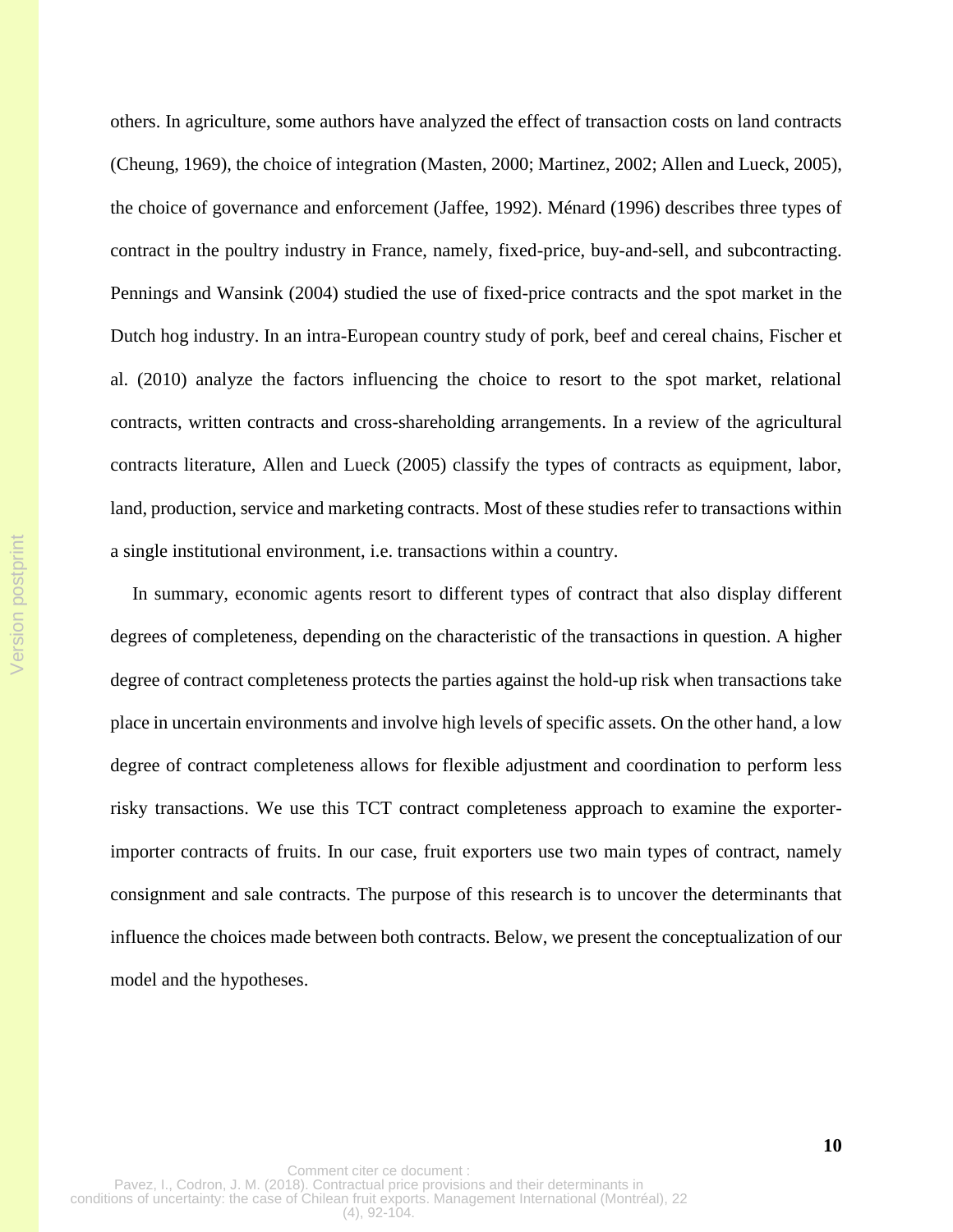#### **CONCEPTUAL MODEL AND HYPOTHESES**

In this study we focus on exporter-importer contracts within the international trade of fruit. Our conceptual model, based on TCT, explains the choice of alternative contract completeness for managing the very same transactions (Williamson, 1996, p. 25). The explanatory variables in the model are uncertainty, specificity of investments and frequency (Figure 1). The reasoning is that, first, the level of uncertainty in international transactions is marked by the political, economic and business risks of the importing countries that affect the enforceability of contracts (Zhou and Poppo, 2010); second, transactions under scrutiny involve significant temporal investments – measured by the degree of perishability, seasonality and the mode of transportation for reaching the host market – the sunk costs of which are difficult to recover if one of the parties behaves opportunistically (Williamson, 1985) or if the value of the product decreases (Masten, 2000); third, the frequency of transactions, measured by the frequency of the shipments to the importing countries, may lead to learning processes (Macneil 1978) of the foreign markets (Aulakh and Gençtürk, 2008), and cooperation between parties (Heide and Miner, 1992). These three variables influence the choice of contractual completeness to govern transactions.

#### **Insert Figure 1**

There are two basic export-import types of contract in the international fruit trade: sale contracts and consignment contracts(Gibbon, 2003). With sale contracts, the parties agree to an ex-ante price (also called firm price) for a given product, quality, quantity, date, place of delivery and terms of payment (prepaid or progress payments). The ex-ante price may be confirmed after inspection and acceptance of the product upon arrival. Furthermore, the transfer of product ownership from the buyer to the seller occurs when the buyer accepts the product at delivery (if the product complies with the conditions agreed ex-ante). In consignment contracts, the importer acts as a commissioner who sells the goods on the exporter's behalf. Parties may agree on an open price provision or a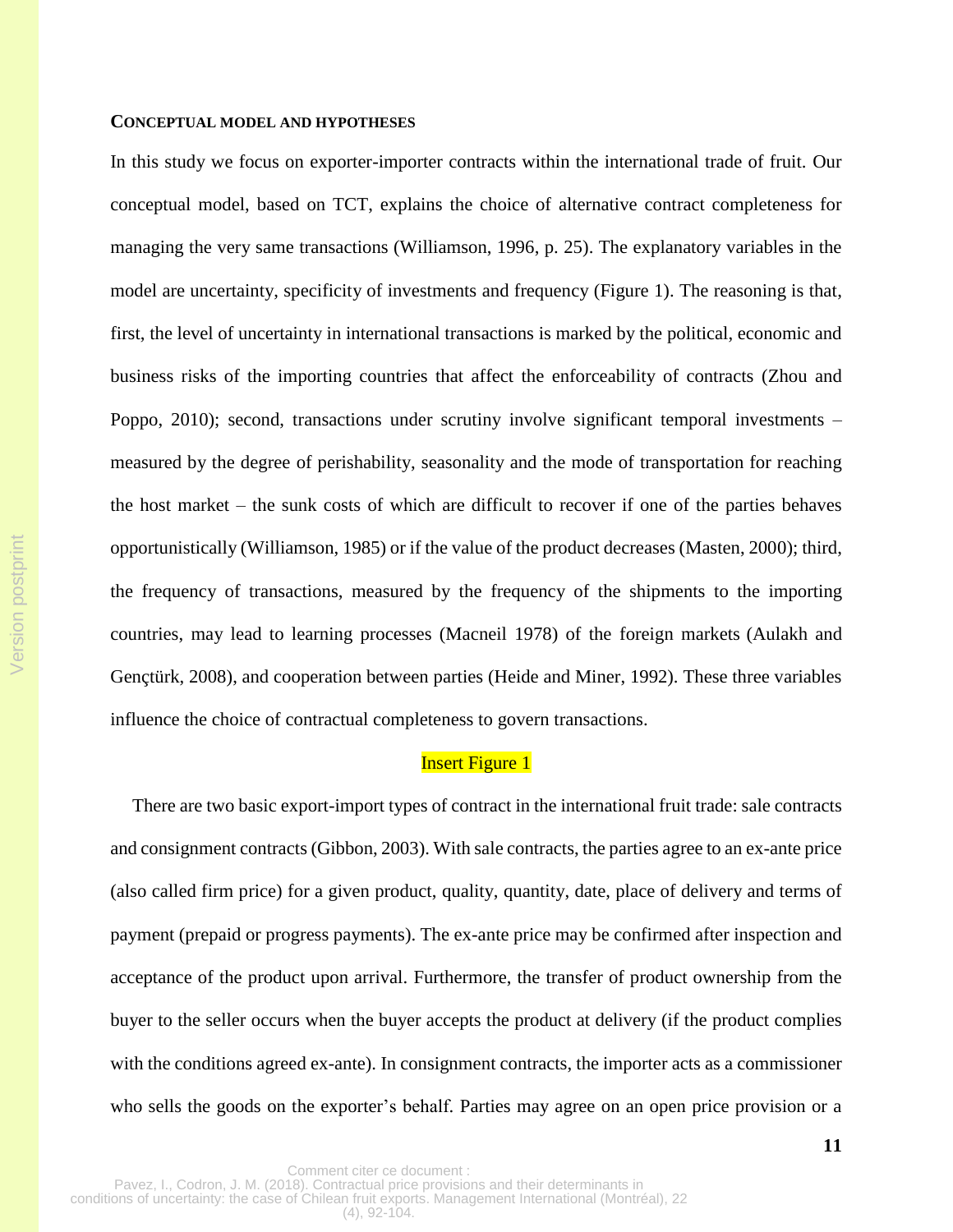minimum price guaranteed by the importer. In both cases, after the sale to the buyer in the destination country, the importer must send a sales account report to the exporter informing him of the incomes, costs and disbursements. The transference of product ownership occurs after the sale on the destination market. Provisions concerning quality, quantity, date, delivery and terms of payment are more flexible than with a sale contract.

We interpret these arrangements using the TCT literature. According to Masten (2000), contract clauses can be interpreted as mechanisms that provide incentives and flexibility to organize transactions. Ménard (2002) proposes a contract classification by four factors: (i) duration; (ii) degree of completeness with regard to variables of adaptation as the mechanisms to determine the prices, quality, quantities, delays, and penalties; (iii) incentives, such as price rate systems; and (iv) enforcement procedures which are of different classes depending on the variation in uncertainty surrounding the transaction and the asset specificity involved (Ménard, 2002). In their study of the determinants of the degree of contract incompleteness, Crocker and Reynolds (1993) classified U.S. Air Force procurement contracts by their price mechanisms: "The most restrictive and complete possibility is the "firm-price" also called firm-fixed price contract; in this type of contract the price is specified ex-ante and does not permit ex-post adjustments to prices. At the other extreme, the least complete contract is the "fixed-price incentive successive targets" which allows for ex-post negotiation of prices" (Crocker and Reynolds, 1993, p. 131). This form of classification of contract completeness (or incompleteness) is very useful as a framework to be applied in this study.

Consequently, even if fresh fruit export-import contracts are all incomplete, the price provision is suitable to classify them by their degree of completeness. This is because (i) the price provision is the most marked and observable characteristic of these export-import arrangements; and (ii) it is one of the most important terms in the contracts to define the degree of contract completeness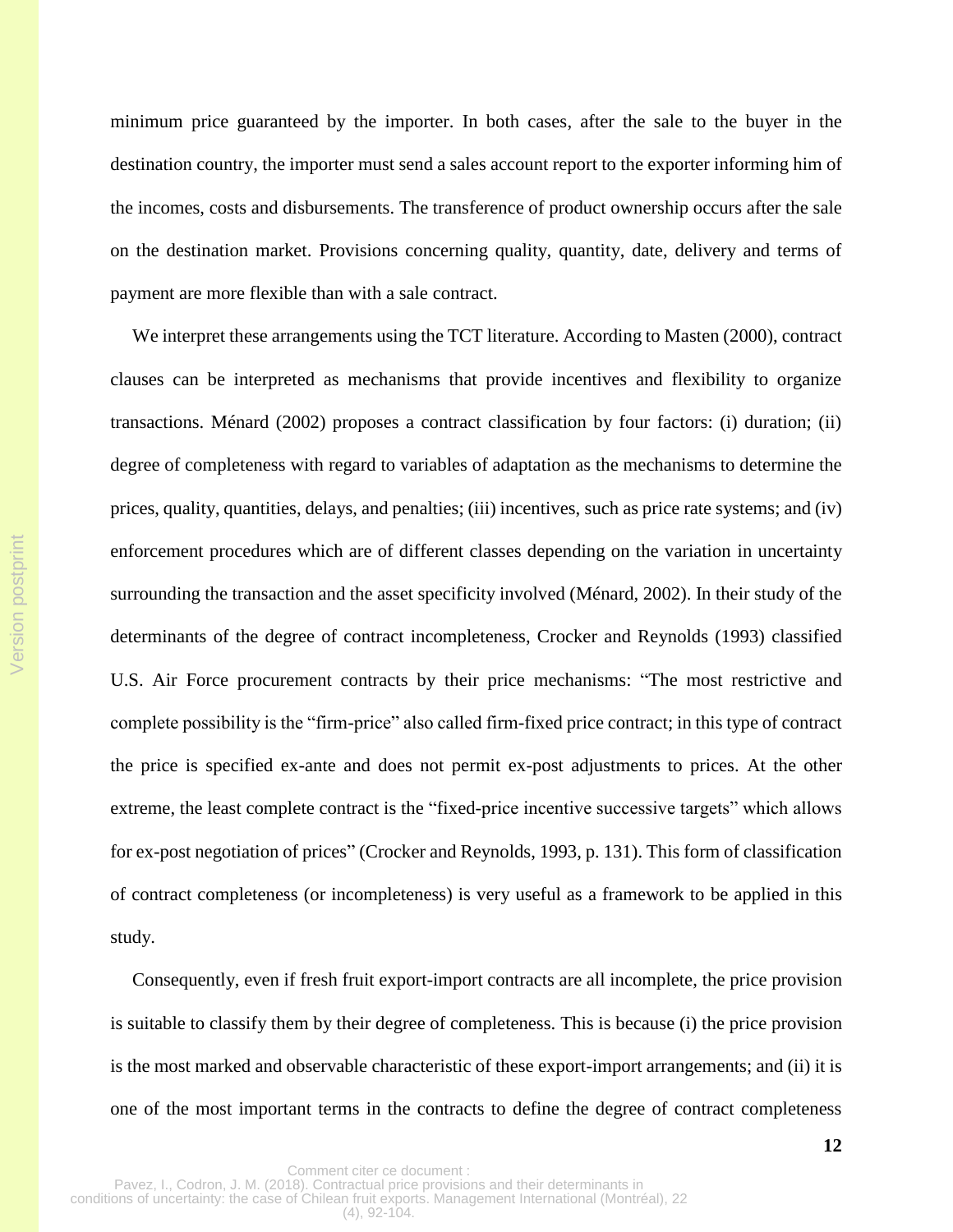(Crocker and Reynolds, 1993; Saussier, 2002).We can therefore state that the sale contract is a more complete contract compared to the consignment contract.

The binary choice of contracting on sale or consignment is the dependent variable of the analysis we develop below. Based on the TCT theoretical and empirical framework, we generate the following testable hypotheses.

#### **THE HYPOTHESES**

*Uncertainty.-* Williamson identifies two types of uncertainty: environmental uncertainty, which is linked to the states of the nature and is exogenous to the decision of contractual parties, and behavioral uncertainty, which is endogenous to the parties and may have its origin in their opportunism (Williamson, 1996). In this article we focus on environmental uncertainty, which is a key issue in the fresh fruit trade due to exogenous factors. Important sources of uncertainty for international transactions are the discrepancies in legal systems, political and economic instability (Aulakh and Gençtürk, 2008; Zhou and Poppo, 2010) and the reputational considerations (Joskow, 1987), such as firms' payment history in the host markets. The environmental uncertainty in the importing country jeopardizes the effective protection of the specific assets invested by the firms. In this context, theory predicts that the degree of contract completeness increases with the specificity of assets and decreases with uncertainty (Williamson, 1979; Joskow, 1987), which suggests "a trade-off between security, required by substantial dependency, and flexibility required by changing circumstances" (Ménard, 2002, p. 7). When transactions are deferred, it is difficult for the parties to predict future economic conditions (Williamson, 1985; Crocker and Reynolds 1993) and designing a contract that aims for completeness becomes problematic (Crocker and Reynolds 1993; Masten, 2000; Saussier, 2000). However, an essential goal of any contract is to reduce uncertainty and to prevent opportunism (Williamson, 1991). Empirical evidence shows that parties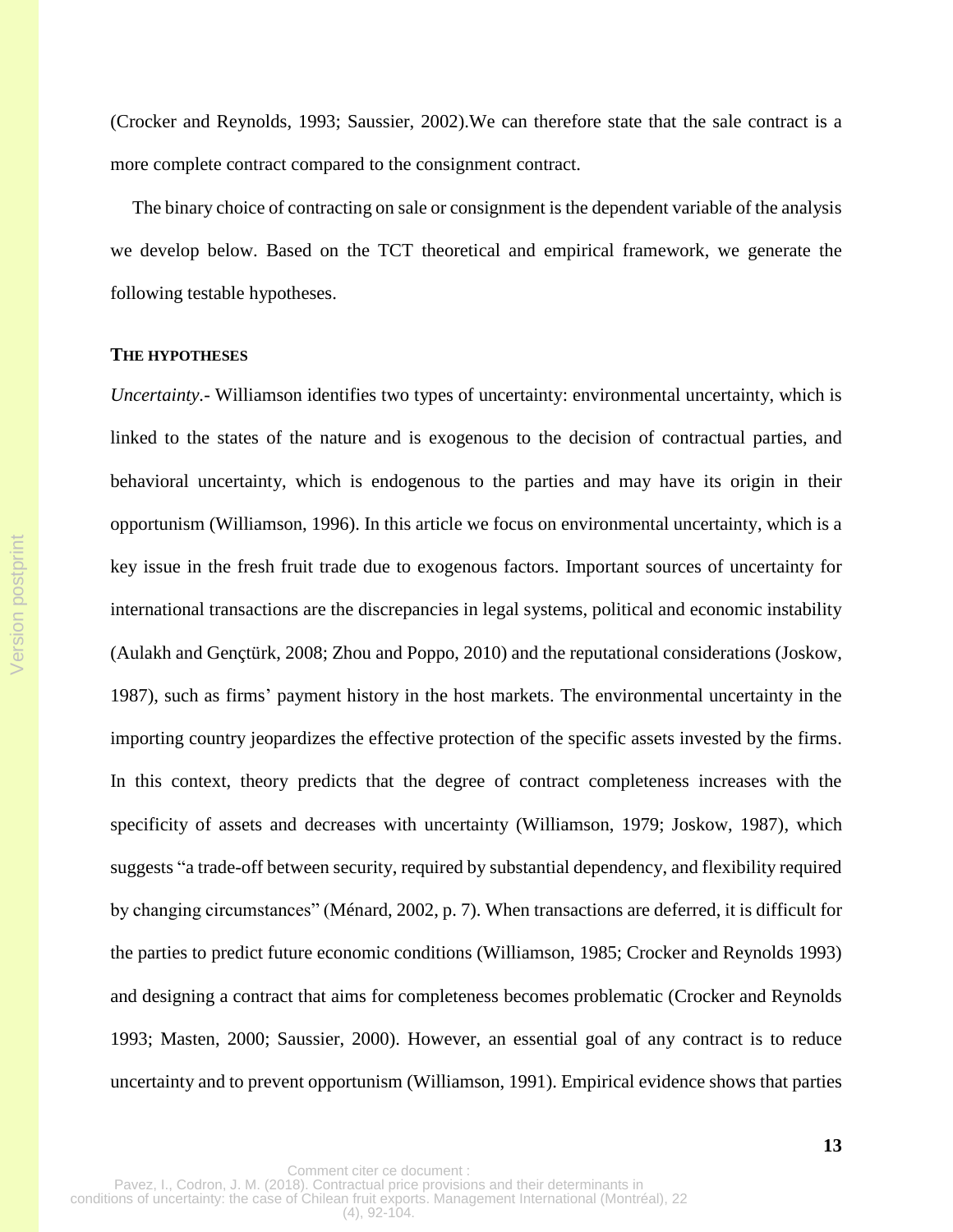seek to rely on more complete contracts to mitigate exchange hazards by including specific provisions in the contracts for allocating or transferring risk (MacNeil, 1978), such as clauses for determining price adjustment (Joskow, 1987) and forward contracts instead of open-prices (Eun and Resnick, 1988). These protective provisions give contracts a safeguarding function (Schepker et al., 2014) and increase the degree of completeness (Crocker and Reynolds 1993). We therefore hypothesize that:

*Hypothesis 1:* The higher the risk in the importing country, the higher the degree of contract completeness

*Asset specificity.-* As mentioned previously, asset specificity refers to those investments made expressly for a specific transaction or a specific client. These assets cannot be reallocated to other uses or other clients without losing (part of) their value and the investing party becomes vulnerable to the risk of hold-up (Williamson, 1996). To solve this problem, the theory predicts that the greater the investment, the more parties tend to opt for a hierarchy form that reduces transactions costs and prevents opportunism (Williamson, 1985). However, "the movement from market to hierarchy entails trading off high-powered incentives and autonomous adaptive properties for the added safeguards and centralized coordinating properties of internal organization" (Macher and Richman, 2008, p. 4). Therefore intermediate forms of governance, such as inter-firm contracts, can be chosen. In addition to their safeguarding function, contracts allow for adaptation and coordination (Williamson, 1985; Gulati and Singh, 1998; Ménard, 2002; Macher and Richman, 2008; Schepker et al., 2014). The need for task coordination of activities and joint decision-making across partner firms to a transaction leads to various levels of interdependence and coordination costs (Gulati and Singh, 1998). Ex-post coordination becomes more important for complex transactions (Macher and Richman, 2008; Saussier, 2000), where "parties will sacrifice the precision and ease of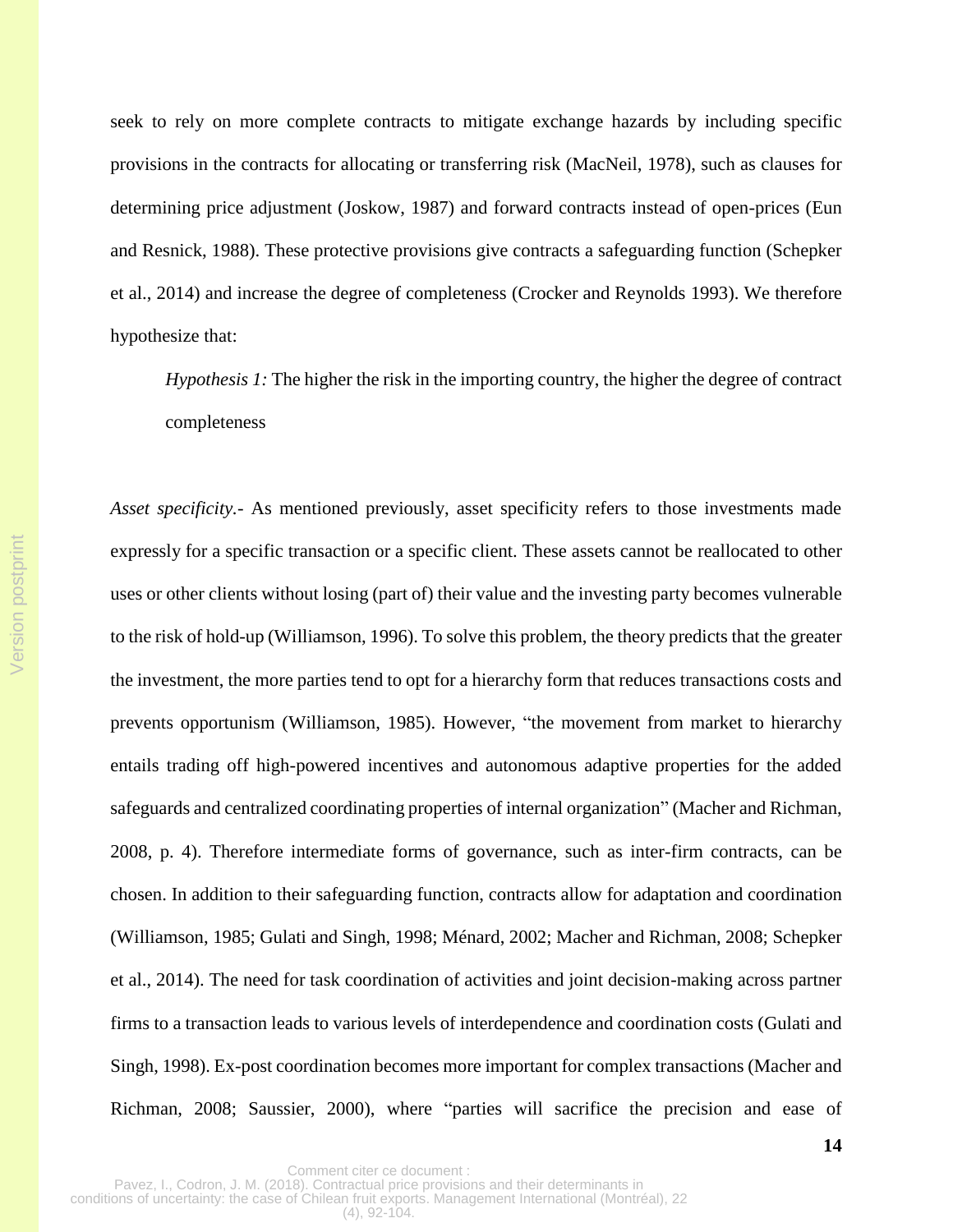implementation of definite contract terms for more cumbersome but flexible relational contract terms" (Masten and Saussier, 2000, p. 9). This is the case for Chile's long-distance fruit exports which are mostly framed in long-term relationships with strong relational mechanisms where exporter-importer coordination tends to be significant because of the high level of temporal asset specificity at stake (Codron et al. 2013). We therefore propose that:

*Hypothesis 2:* The greater the perishability of the products, the lower the degree of contract completeness

Furthermore, the strong seasonality patterns of agricultural products increase the difficulty experienced by exporters and importers to adapt to rapid market changes such as oversupply on the market and the resulting price fall. Responsiveness is important in products that must be sold in a particular sequence (Mondelli and Klein, 2014) within a context of fiercely competitive markets characterized by uncertain demand and a short selling season where the sales windows are crucial (Wang and Webster, 2009). In his article on the contractual relations between traders and farmers, Dorward (2001) analyzes the choice of contracts considering the exposure to risks. The author considers the seasonality of agricultural crops to be one of the determinants of the choice of governance. Using a linear model, the author showed that levels of supply in the market according to the season (start, full season and stock from the previous season), influence the choice and compliance of spot or minimum guarantee contracts. Knoeber (1983) states that at harvest time, when the crop year is in progress, the grower is more vulnerable to buyer default and more exposed to sale in the thin spot market. Therefore:

*Hypothesis 3*: As the exporting season progresses, the degree of contract completeness falls In his study on ocean shipping contracts, Pirrong (1993) asserts that for a time-sensitive supply chain of perishable goods, "time lost in transshipment translates at best to a shortened selling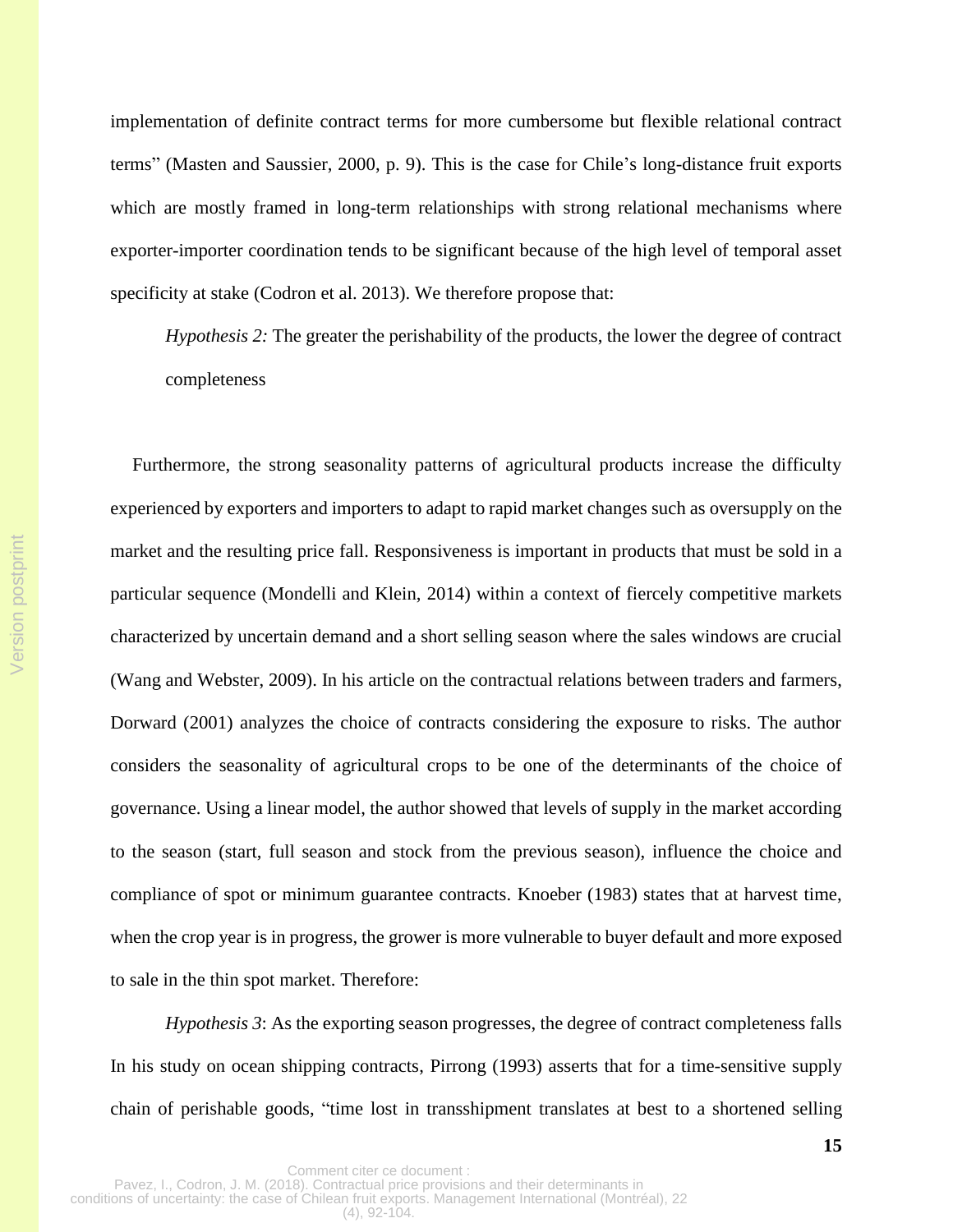window; at worst to dead inventory or unsatisfied consignees and consumers". The crucial needs of timing of performance in perishable product supply chains exacerbate the hazards of opportunism (Masten, 2000). Evidence from a number of cases, such as the US-Caribbean banana trade and the milk and meat industry, show that the probability of full or partial integration offers greater control over assets, allowsfor greater access to information and limits hold-up opportunities (Masten, 2000). However, in inter-firm transactions where the time of contract performance is distant from the time of negotiation, less exhaustive contractual provisions will permit more flexible price adjustments to fluctuating economic circumstances (Crocker and Reynolds, 1993), especially when the period for delivery is substantial (Crocker and Reynolds, 1993) and the difficulty of anticipating the market and product conditions weeks before completion of the sale in the destination country, which is the case of Chilean exports (Codron et al. 2013). Therefore:

*Hypothesis 4*: The longer the transportation time, the lower the degree of contract completeness

*Frequency*.- The frequency with which transactions recur may be interpreted from the economiesof-scale approach or from the relational approach. With respect to the economies-of-scale approach, Williamson (1979, p. 60) asserts: "The cost of specialized governance structures will be easier to recover for large transactions of a recurring kind…[w]here frequency is low but the needs for nuanced governance are great, the possibility of aggregating the demands of similar but independent transactions is suggested". The relational approach was originally linked to the emergence of opportunism, considering that the more frequent the recurrence, the higher the transaction costs associated with the exchange and with opportunistic behavior (Williamson, 1985). However, the growing volume of research has shown that repeated contracting inhibits the occurrence of opportunistic behavior due to a rise in reputation and cooperation (Macneil 1978;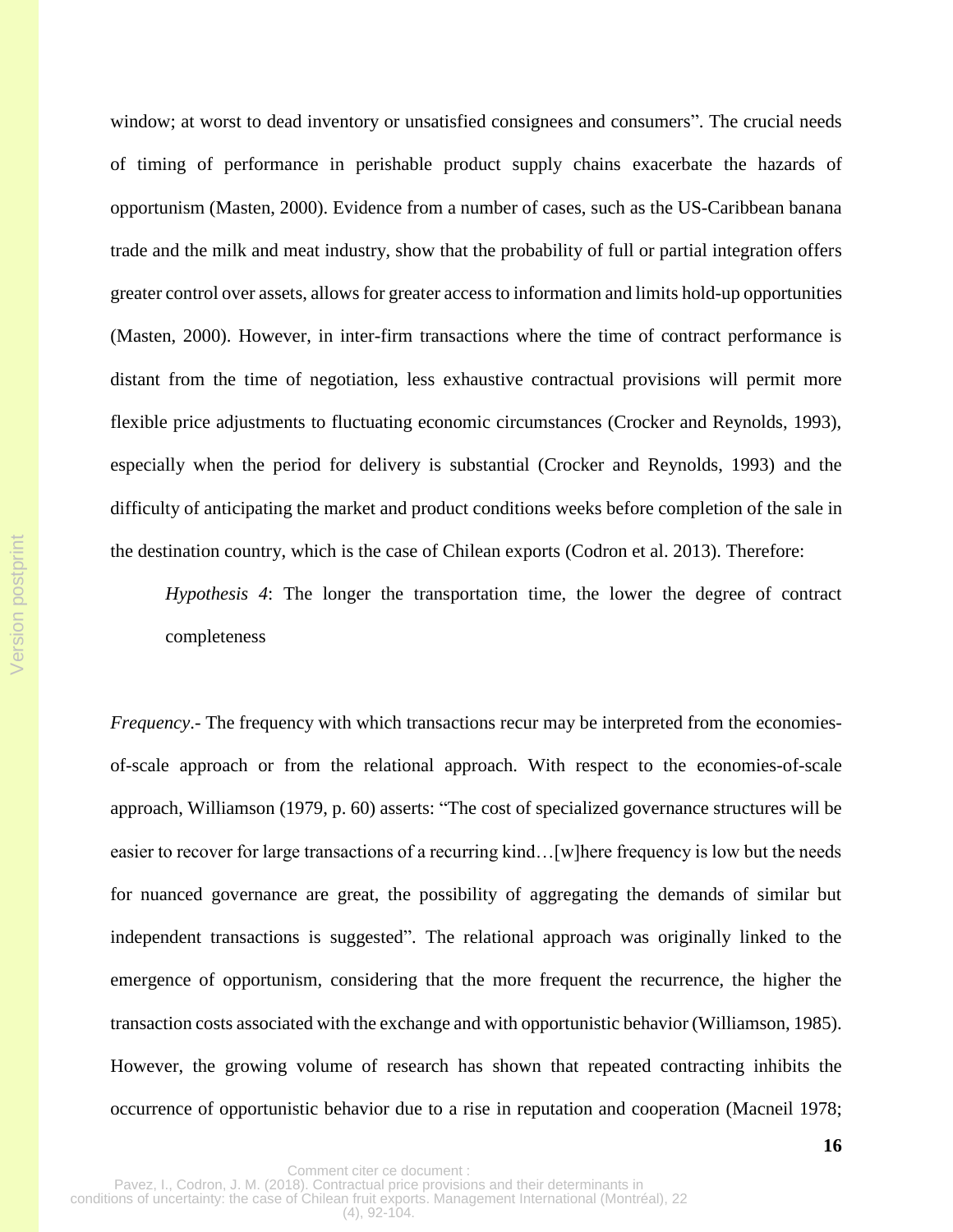Heide and Miner, 1992; Poppo and Zenger, 2002; Klein, 2010) allowing parties to learn how to work together and to improve processes because of the perspective of future business at stake (Macneil 1978; Williamson, 1996). Consequently, repeated transactions reduce the need to resort to tighter forms of coordination (Poppo and Zenger, 2002; Aulakh and Gençtürk, 2008). In their research on the oil and gas sector, Corts and Singh (2004) analyzed the effect of repeated transactions on the choice of two types of contract: cost-plus and fixed-price. Cost-plus contracts are considered simpler and provide more flexibility for adaptation, and are therefore less complete; in contrast, fixed-price contracts are more complete as they include more specifications. Findings show that firms are less likely to choose fixed-price contracts as the frequency of transactions increases. Therefore:

*Hypothesis 5:* The higher the frequency of shipments to the same market, the lower the degree of contract completeness

*Control variable.-* We control for potential differences that might exist per region because the contractual variation has caught the attention of organizational and institutional scholars (Ménard and Klein, 2004). Empirical analyses have shown that different institutional, and cultural environments and social patterns of behavior may influence the choice of governance because it affects managers' perceptions concerning enforceability (Zhou and Poppo, 2010; Ménard, 2002; Aulakh and Gençtürk, 2008) or because of differences in regulations, quality norms, forms of distribution, concentration at retail level or trade usages (Ménard and Klein 2004; Reardon et al., 2009, 2012).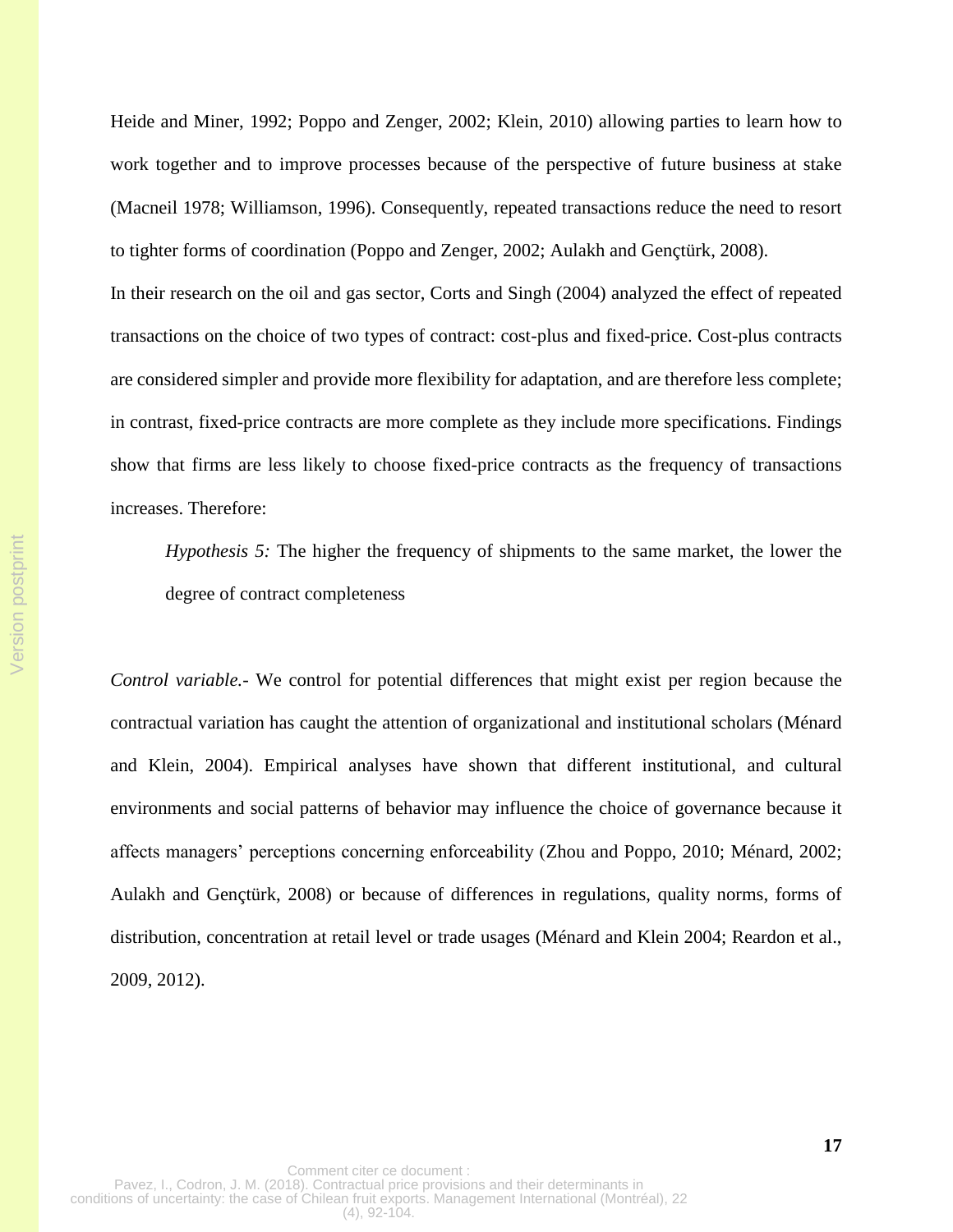# **Method and data**

This study applies a multi-strand design integrated by means of qualitative and quantitative methods. This makes it possible to triangulate the information to confirm findings. The interpretation of the results provides new explanations of the phenomenon studied on the basis of more than one data source. This methodological strategy increases the power of the inferences and the reliability of the results due to the fact that the weaknesses inherent in one method are offset by the strengths of the other (Tashakkori and Teddlie, 2003).

**Empirical context***.-* The empirical context of this study is the exporter-importer business relationships in the international fresh fruit trade. We focus the analysis from the perspective of Chilean exporting firms. Chile has become a major supplier of fresh fruit in the international market thanks, in part, to a sustained policy of trade liberalization and export development and its various microclimates that allow the country to supply international buyers practically throughout the year (Agosin and Bravo-Ortega, 2009). It has become the southern hemisphere's largest exporter of fruit (USD 4.7 billion in 2015) and the world's leading exporter of table grapes, cherries and blueberries (ODEPA, 2015). Contrary to its main competitors in the southern hemisphere, such as South Africa which has long operated through a central exports board (Jones and Muller, 2016), Chile has an open export strategy that is both highly competitive and diversified (Agosin and Bravo-Ortega, 2009). There are 850 exporting firms that together boast a product portfolio of 75 varieties of fruits. Exports are shipped to more than 100 countries, of which the main destination markets are the US (32%), Europe (22 %), Latin America (21%), the Far East (19%) and the Middle East (4%). All destinations showed positive growth rates compared to the previous year, while the Far East has

Version postprint

Version postprint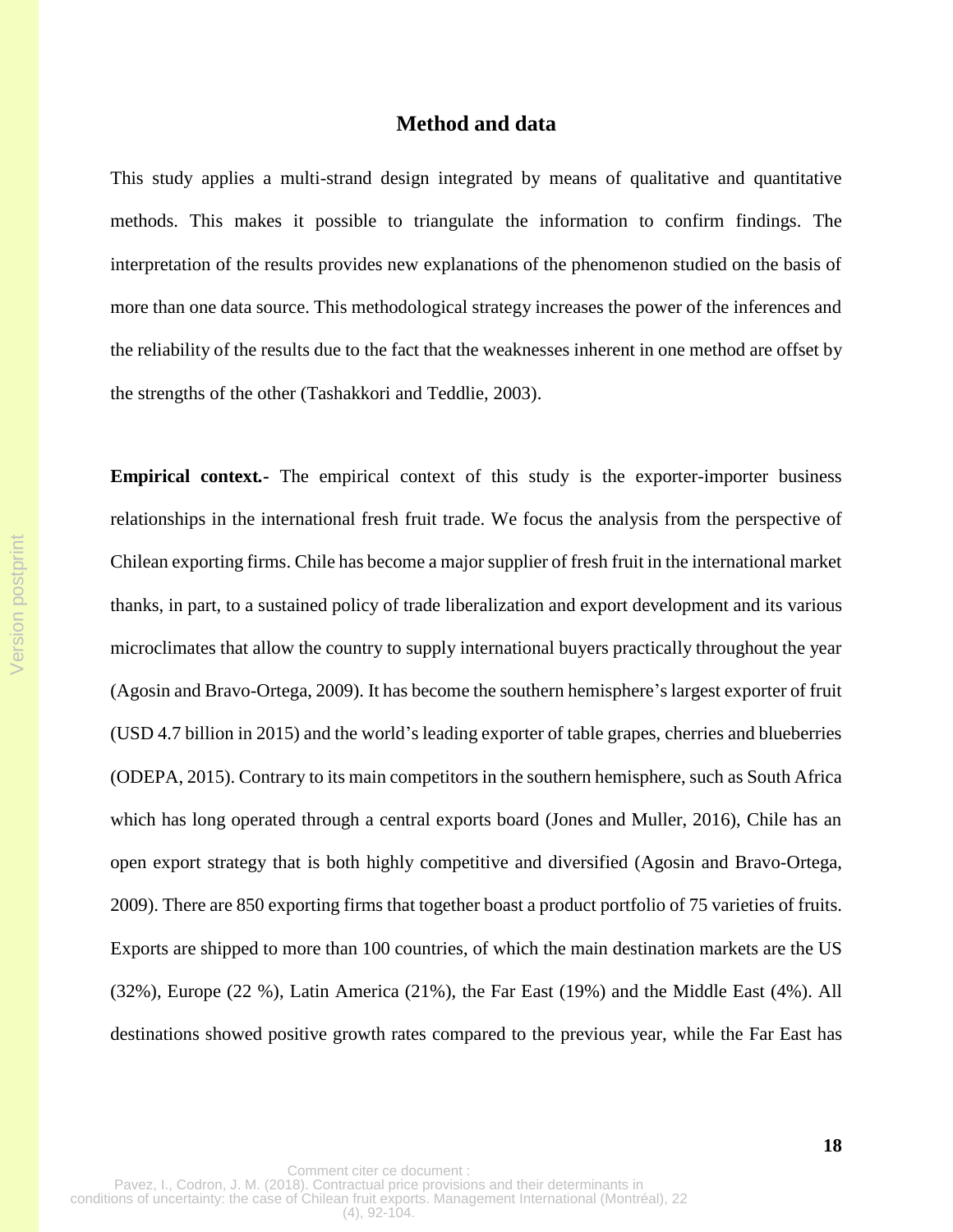shown sustained growth for more than 10 years with an annual growth rate of 10.9% (ODEPA, 2015).

**Data collection.** We conducted 39 semi-structured interviews with managers on the exporter and importer sides, as well as with experts. Findings from this exploratory phase were used to develop a survey questionnaire. Data collection using the questionnaire was performed through face-to-face interviews. The interviewer was the same person in all the interviews, presenting the questions orally and completing the questionnaire. This reduced the lack of understanding and therefore reduced the risk of non-responses. In addition, personal interviews facilitated the confidence of respondents regarding the purpose of the research, its confidentiality and their willingness to provide information. Some 65 exporting companies were interviewed. The respondents were export managers (62% of the cases) and CEOs (38%). Findings from the exploratory phase and the field survey provided us with some insights to analyze a Chilean customs database for the 2013– 2014 exporting campaign (up to July 31). This database registers all shipments (177,296) departing from Chile by country of destination at a detailed level of 8 digits (Chapter 08 of the Harmonized System Goods Nomenclature of the World Customs Organization). The specificity of this database is that it contains the type of exporter-importer contract agreed for each one of the shipments, although the identity of the importer is not available.

Version postprint

Version postprint

**The variables**.- *The dependent variable* in our model is the type of contract chosen by the exporter for each shipment. As previously mentioned, contract types are basically of two types: sale (39.2% of total shipments for 2013–2014) and consignment (60.8%, of which 9.1% guaranteed a minimum price and 51.7% an open price). In order to simplify the analysis, we focused on the dichotomous choice, where 1 equals the consignment contract and 0 equals the sale contract. *The independent variables* are*:*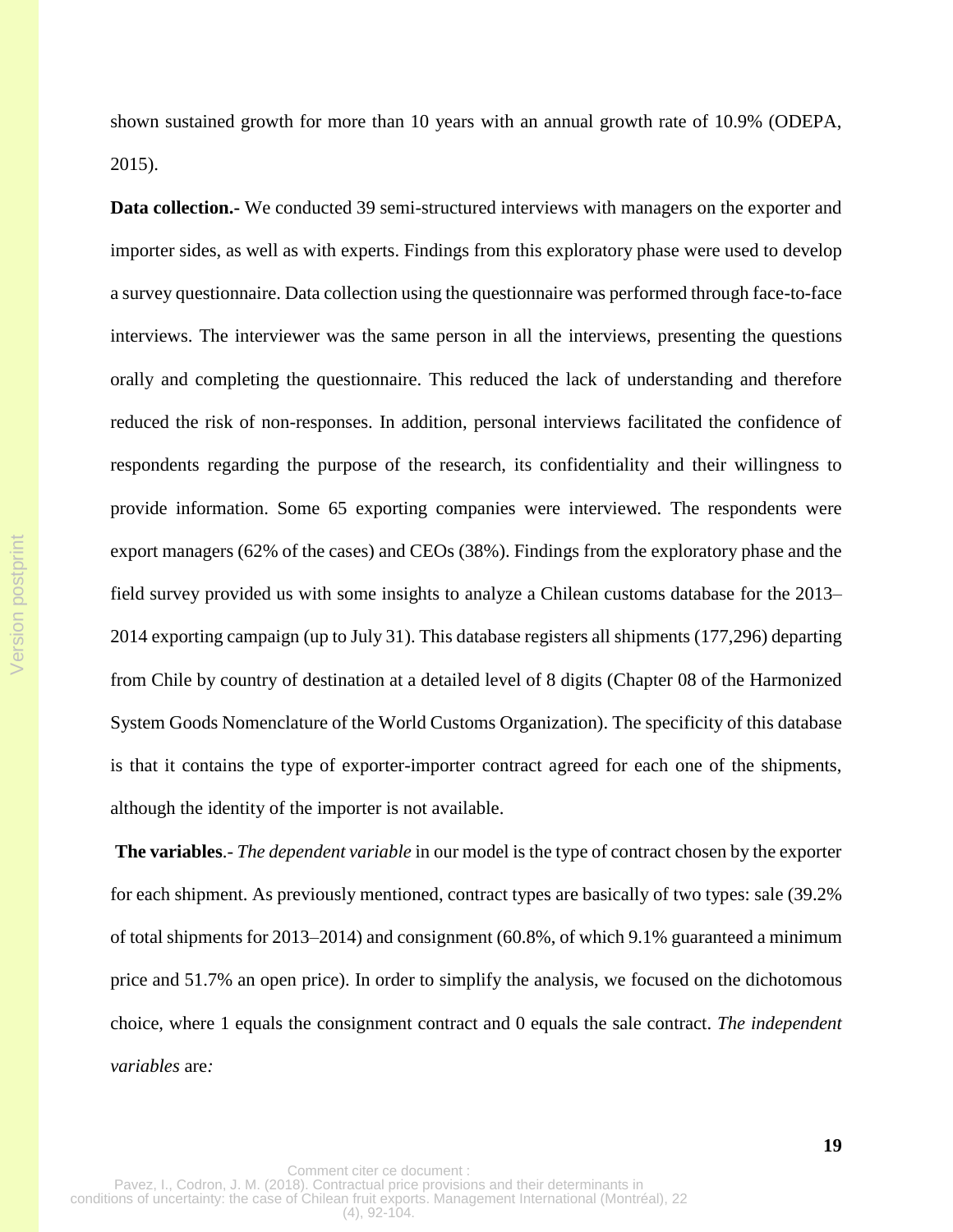*Risk country:* literature framed on the international economics theory has studied the effect of risk in importing countries. The perspective of this analysis is mostly focused on the effect on performance, as the risk of a country causes a decline in trade (Anderson and Marcouiller, 2002). In this case, exporters argue that in the presence of good market opportunities, even in risky countries, exporters seek alternative forms of risk management, such as the choice of contracts and the use of safeguards (e.g. advance payments). Since the risk of a country is a relevant variable, we used the risk country classification published by the main credit insurance company (COFACE) for the Chilean exporting sector. This classification is based on the business climate (policy, legal, economic) and the firms' payment history. It reflects the extent to which a country's economic and political situation may influence the financial commitments of local companies. For each destination, we created a dummy variable named Risk Country. We assigned the value 1 for risk countries and the value 2 for non-risk countries (detailed list upon request).

*Time specificity:* All types of fresh fruit are perishable; however the degree of perishability varies from one species to another and even from one variety to another. This defines the main attribute of fresh produce, which is especially important in long-distance trade. For instance, strawberries are very highly perishable (less than two weeks of post-harvest shelf life). Kiwis can be in storage for 3 to 4 months. To measure this variable, we calculated the ratio of exports for each firm and for the perishability degree of the exported products. We determined the level of perishability following specialized sources (Kader, 2002; Welby and McGregor, 2004; and exporters' information). Products such as grapes, apples and pears were divided by variety since there are variations in the degree of perishability. Most grape varieties, for instance, are classified as highly perishable, while red globe grapes are very highly perishable and crimson are moderately perishable. We created a dummy variable *Perishability* where 1=very highly perishable; 2=highly perishable; 3=moderate; 4=low (detailed list upon request). We also constructed an interaction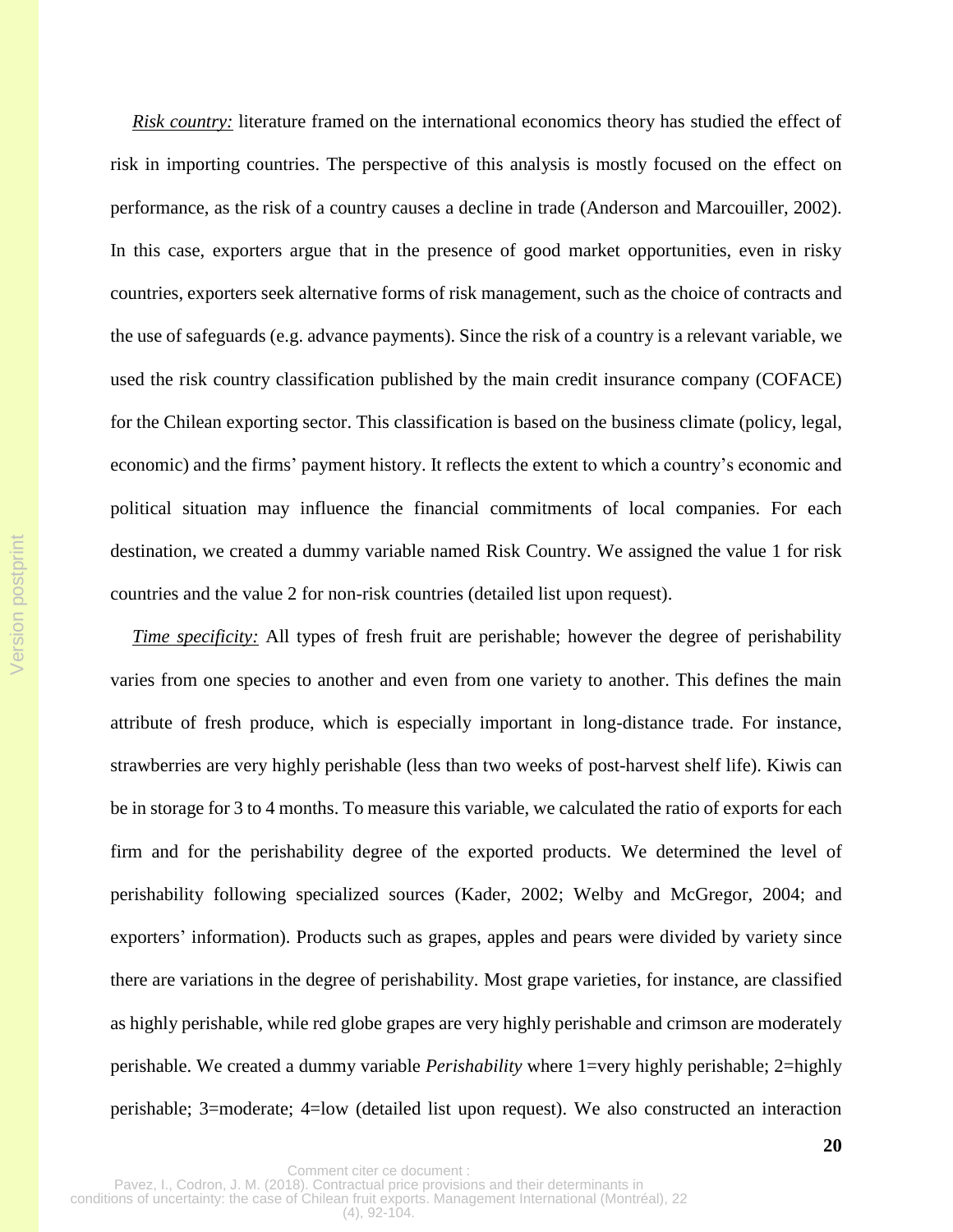variable perishability\*risk. To do so, we first standardized the variables "perishability" and "risk country".

As previously indicated, the selling window is crucial to perishable products (Pirrong, 1993). Jaffe (1992), in his study on producer-processor-exporter contractual coordination in the Kenyan horticultural trade, measured time specificity by the timing of harvest and crop deliveries. The degree of specificity was qualitatively rated as high, medium or low according to the flexibility of harvesting and delivering four products. Following Jaffe's approach, we constructed a variable referred to as *Seasonality* by transforming the daily dates of shipments into week periods. We then grouped the weeks according to the seasons by crop, where 1 equals "early season", 2 "mid-season" and 3 "late season". This assessment was performed using the Chilean fruit availability calendar provided by the Exporters Association (ASOEX, 2013) and the interviews with the managers. Finally, we created a dummy variable named *Transport,* which captures whether the product was exported by air  $(1)$ , road  $(2)$  or sea  $(3)$ .

*Frequency:* Echoing Williamson (1985), who establishes three levels of frequency (one-time, occasional and recurrent), we captured the effect of repeated transactions by counting the number of shipments sent by each exporting firm to the given importing country (in our database the identity of the importer is not available). As described by Williamson, one-time transactions are isolated events and in our database one-time shipments represent only 0.44% of the observations. We therefore replaced the one-time level by a low level. We converted the number of shipments, which is a continuous variable, into three quantiles (low, medium and high frequency).

*Control variable:* We constructed a dummy variable named *Region* using the World Bank's Country Classification which is closer to the aggregation made by the exporters during our interviews. We classified the 122 destinations appearing in the Chilean customs database, into 7

Version postprint

Version postprint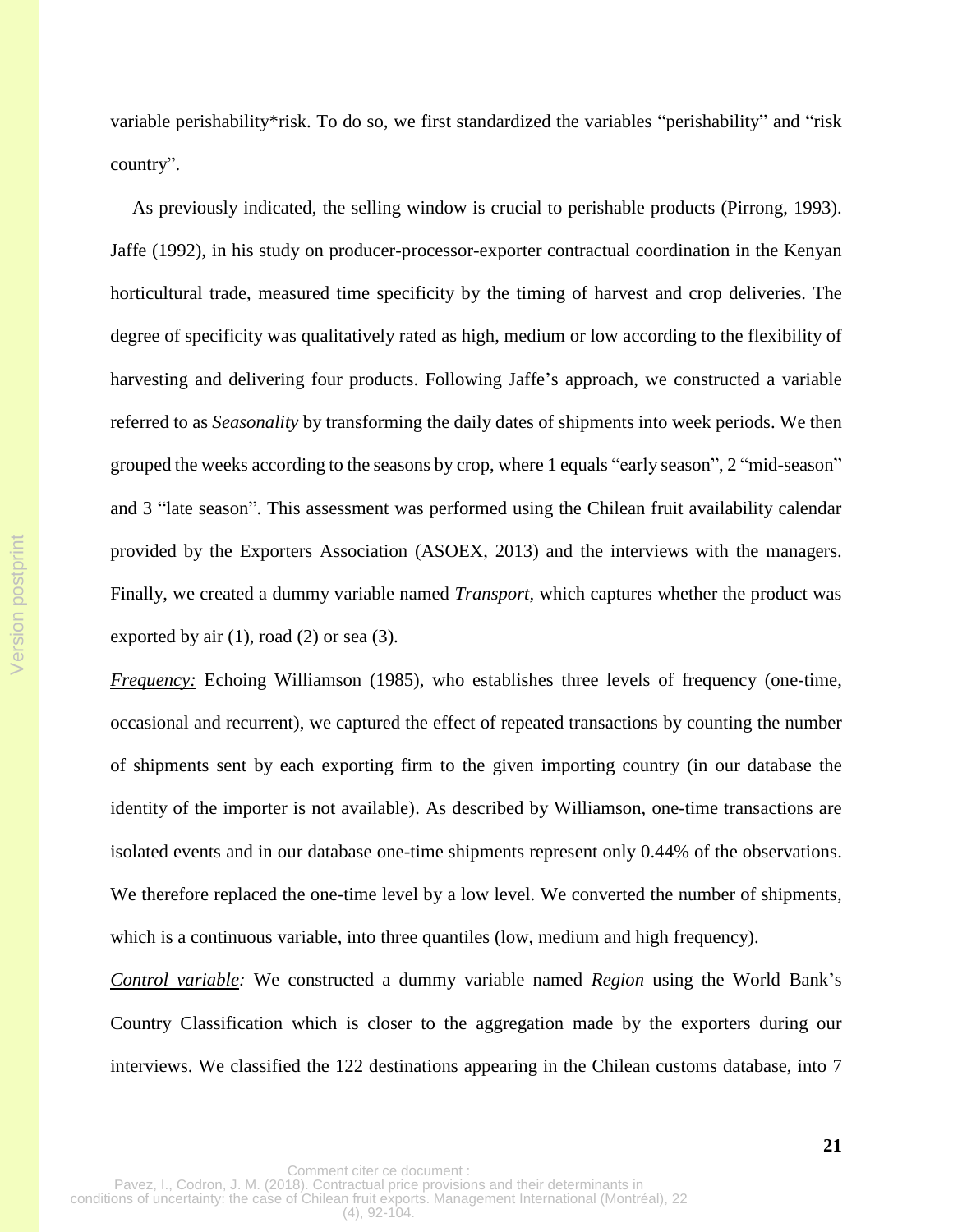regions: Eastern Europe, Western Europe, North America, South America, Central America and Caribbean, Middle East and Africa, and Asia and Pacific (detailed list upon request).

We then proceeded to check the relationship between the independent variables. Since the predictors in our model are categorical variables, we measured the association using Chi Square and Cramer's *V* (Agresti, 2003)*.* There is a relationship between the independent variables because the Chi Squares are significant (Table 2). The strength of the relationships is weak, except for one value of 0.73 (Cramer's *V* goes from 0 to 1 where 1 indicates strong association). However, there are no signs of co-linearity, as the estimated slope coefficients and estimated standard errors in the logit model are not inflated (Hosmer et al., 2013).

**Insert Table 1** 

## Insert Table 2

# **Results**

To test the hypotheses, we ran a binary logistic regression on the contract choice, where 1 is consignment and 0 is sale, for the independent variables. The model performs well; the Cox and Snell R Square is 0.2629 while Nagelkerke's R Square is 0.402; 76.85 per cent of contract types are correctly classified; the area under the Receiver Operating Characteristic (ROC) curve gives a good description of the classification accuracy (Hosmer et al., 2013), in our model it equals 0.8204 at the Stata default cut-point of 0.5. (ROC ranges from 0 to 1) (Table 3).

## **Insert Table 3**

Table 4 presents the exhaustive results of the estimates. The *risk country* variable is statistically significant and the odds ratio (OR) 0.499,  $p<.000$ ) is lower than 1, suggesting that the probability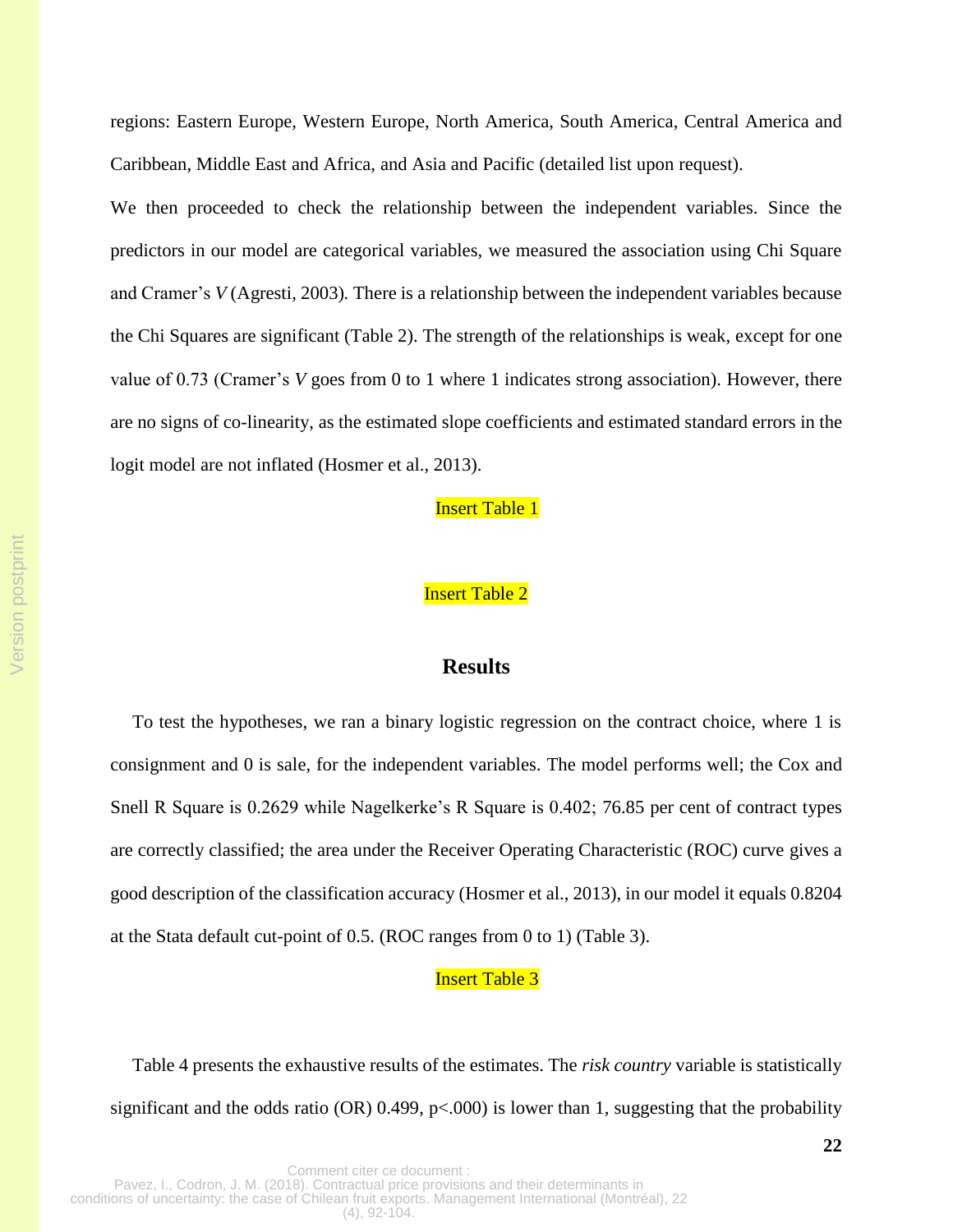of exporting on consignment is lower when the destination country is considered risky, while the probability to export on sale increases. Thus, Hypothesis 1 is supported. The degree of *perishability* is also shown to be statistically significant. We retained the category "moderate perishability" as a reference. Results show that as the degree of perishability rises, (very high perishables: OR 1.924, p< .000; high perishables: OR 1.618, p< .000) exports are more likely to be performed on consignment. In contrast, this probability decreases for low perishability of fruits with OR 0.024, p< .000). Therefore, Hypothesis 2 stating that higher the perishability of the products, the lower the degree of contract completeness is supported. *Seasonality* in the model proves to be statistically significant, the probability of exporting on consignment increases during the mid-season (OR 1.525, p<0.000). In the late season, the probability (OR 1.218, p<0.000) is higher relative to the choice of a sale contract, although slightly lower than during the mid-season. This result supports Hypothesis 3. As for Hypothesis 4 stating that a longer transportation time means a lower degree of contract completeness, the *transport* variable coefficient (where transport by air is the reference) shows that when exports are shipped by sea (OR3.659,  $p<0.000$ ), there is a greater probability of exporting on consignment (OR  $0.916$ , p<0.039), while shipping by road means that exporting on sale is more likely. Therefore, H4 is supported. *Frequency* shows that medium and high frequency of shipments per importing market (1.305 and 1.505, p<0.000) are more likely to be exported on consignment, which supports Hypothesis 5.

The control variable *Region* is statistically significant for all categories. We retained North America as a reference category that is mainly a consignment market (82% of shipments were exported on consignment, with only 18% on sale contracts). Chilean exports to Western Europe are also likely to be shipped on consignment, with the odds ratio OR 1.340, p<.000). In contrast, the probability of resorting to a consignment contract is lower for all the remaining regions. Finally, the effect of the interaction variable Perishability\*Risk Country is also significant and positive (OR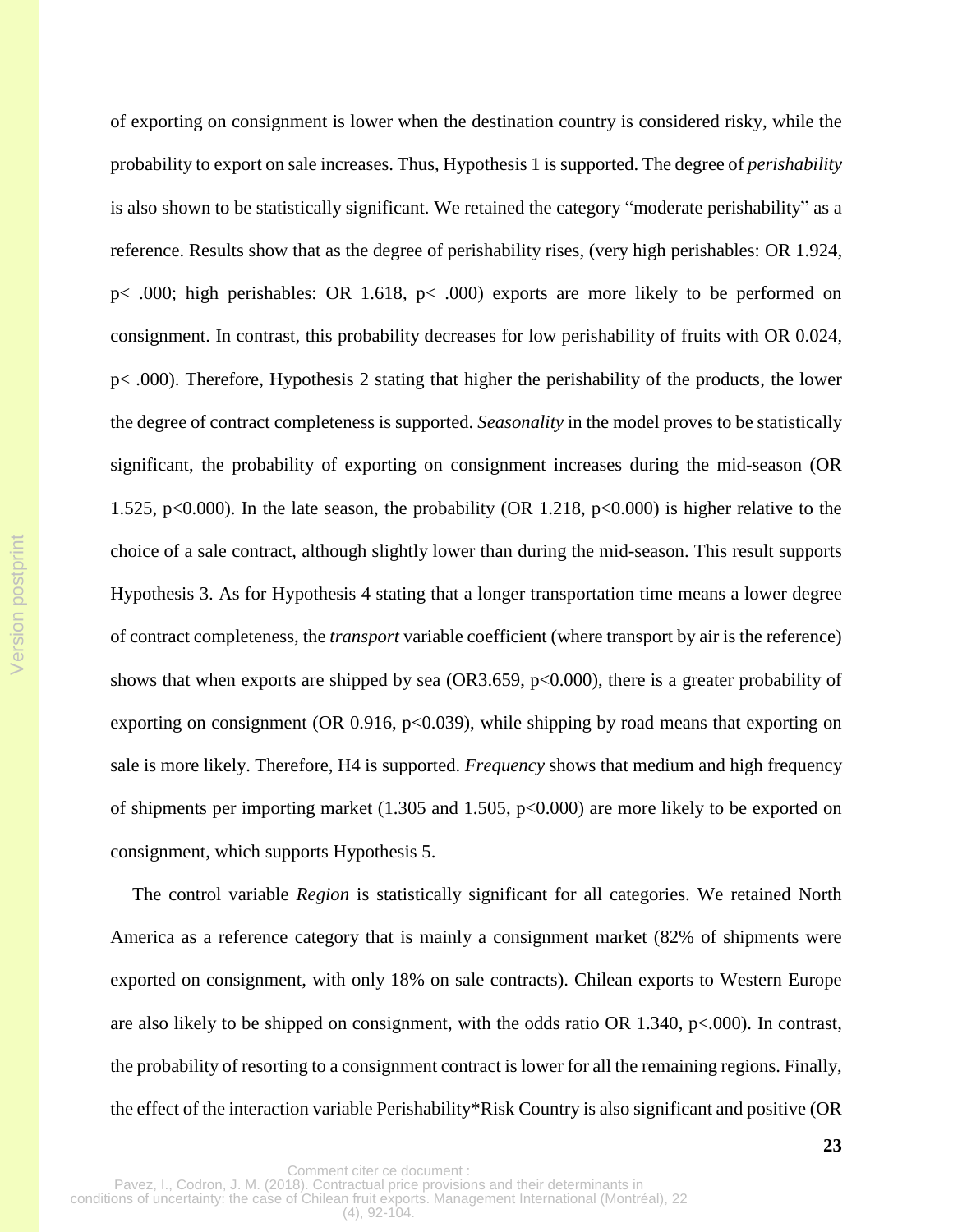0.951, p<0.000), indicating that exports bearing these two conditions are more likely to resort to sale contracts. The interaction variable Region\*Transport is slightly above 1 (OR 1.070, p<0.000) indicating that this variable might not influence the choice of contracts. The explanations of these results are discussed below.

# **Insert Table 4**

# **Dis**c**ussion**

*Uncertainty* linked to the risk of the importing country was addressed by the first hypothesis stating that the higher the risk of the importing country, the higher the degree of contract completeness. Our econometric results coincide with our field findings where exporters declared that resorting to sale contracts increases their protection against possible defaults on the part of importers, in institutionally weak environments displaying economic, financial or political instability. They consider that, in this context, using sale contracts with prepayments or large advance payments is a good safeguard mechanism to protect transactions.

The *time specificity* measured by the degree of perishability, seasonality and the means of transportation shows that the more perishable the product, the greater the probability to export by means of a consignment contract. According to exporters and importers, the price volatility associated with short shelf-life products prevents price being set ex-ante (sale contract). Once the product is harvested and dispatched, the possibility for storing the product to offset bad market conditions (i.e. season oversupply) is extremely limited. This reduces the capacity to negotiate or to shift the product to better markets. However, there is an interaction between the risk of the importing country and the degree of perishability; in the presence of uncertainty and high timespecificity assets, contractual parties are more likely to resort to more complete contracts. The fruit trade is marked by *seasonality* and we confirmed that asthe exporting season progresses, the degree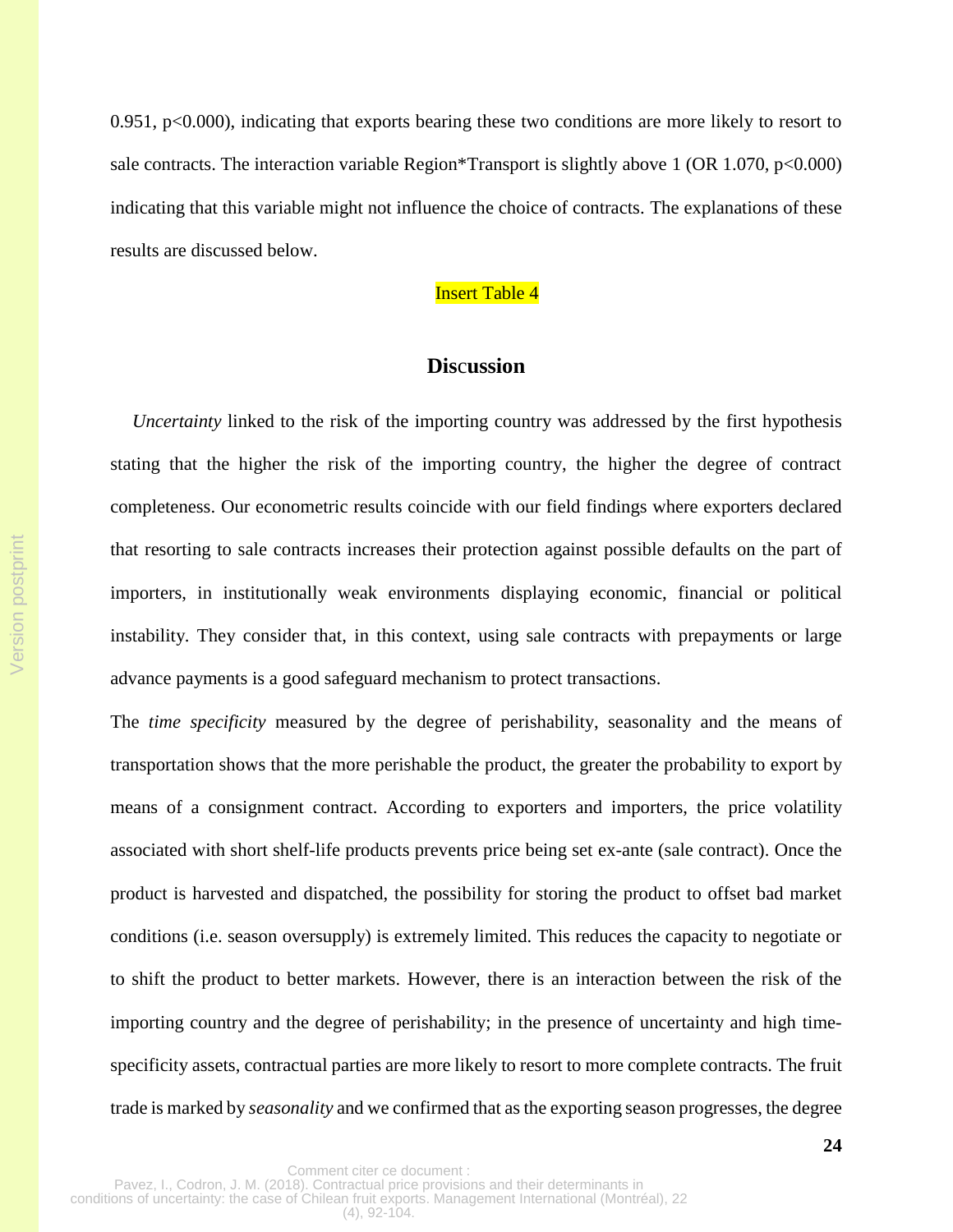of contract completeness falls. From the interviews, we found that at the peak of the campaign, exporters have large volumes that should be sold quickly on the market, thereby influencing the increased use of consignment contracts. Conversely, in situations of supply shortage and higher levels of demand, the exporting firm is in a favorable position to negotiate a more complete contract. Fruit is susceptible to the danger of spoilage during transportation. The quality of the fruit can deteriorate between the time of shipment and the time of delivery. Furthermore, since fruit markets are highly volatile, a longer transport time increases the probability of price variations between the time of shipping and the time of arrival and delivery. In contrast, a shorter transport time, such as by air, implies a reduction in the risks of prices changes. For these reasons, transport by sea results in the usual contract type being consignment.

Our results show that the choice of exporting contracts varies according to the importing *regions*. This confirms recent literature published by Ménard and Klein (2004); Reardon et al. (2009, 2012) stating that differences in regulatory and private norms, such as quality and sanitary considerations, as well as differences in trade usages of market operators affect the forms of governance (Ménard and Klein 2004; Reardon et al., 2009, 2012). From our field survey, we can assert that the way of doing business is linked to the importing channels. Consignment contracts are used more by brokers to sell the merchandise on behalf of foreign exporters. Brokers do not take possession of the merchandise and act solely as agents (common trade usage in the U.S.). Conversely, sale contracts are more likely to be used by food services, supermarkets or product managers dealing with supermarkets. Our econometric results for Western Europe show that shipments of consignment contracts are very close to the case of the U.S.. This is explained by the relevant presence of brokerage companies in the Netherlands (main importer in Europe), where it is common practice to use incomplete contracts. Another interesting illustration of this is the case of the Asian markets, where sale contracts are predominant. Some exporters specializing in East Asia

Version postprint

Version postprint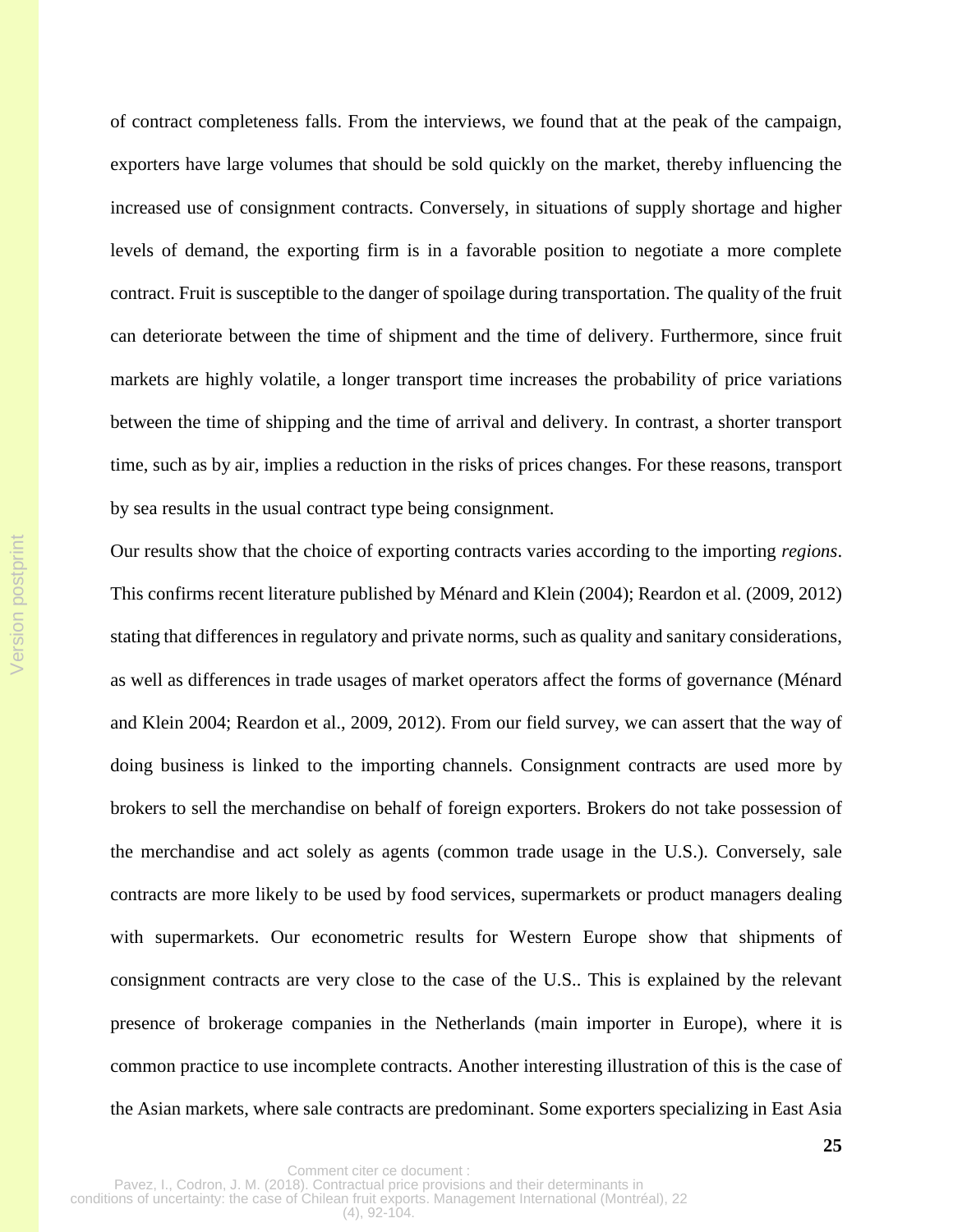provided insights regarding contractual practices depending on the development of supermarkets. The probability of exporting by sale contract is higher in Korea (non-risk country) than in China (risk country) because of the increased presence of supermarkets, while in China, distribution systems are more traditional and therefore the influence of supermarkets, at least for fresh fruit, is lower.

# **Conclu**s**ion**

We econometrically tested the choice between consignment and sale contracts for Chilean fruit exports. Following the contract completeness classification per price provisions (Croker and Reynolds, 1993), a sale contract is more complete than a consignment contract. Our results reveal that, as predicted by the TCT, the choice of alternative contract completeness is determined by uncertainty, specificity of investments and frequency. The acute uncertainty surrounding the fruit trade explains the predominance of consignment contracts, confirming theoretical predictions that the degree of contract completeness decreases with environmental uncertainty (Williamson, 1979, 1985; Joskow, 1987; Saussier 2000). However, in the presence of a weak legal framework in the importing country, business environment instability and a history of non-payment by firms, the level of uncertainty surrounding transactions increases dramatically. In these conditions, exporters cannot bear the risk of exporting with less complete contracts, as prices are not determined ex-ante in consignment contracts. Consequently, exporters tend to protect themselves through more complete contracts, which confirm the safeguarding function of contracts to mitigate exchange hazards (Crocker and Reynolds 1993; Schepker et al., 2014).

Theoretical predictions concerning asset specificity indicate that the degree of contract completeness increases with the specificity of assets (Williamson, 1985; Joskow, 1987; Saussier 2000), such as temporal specificity for agricultural products (Williamson, 1985; Masten, 2000;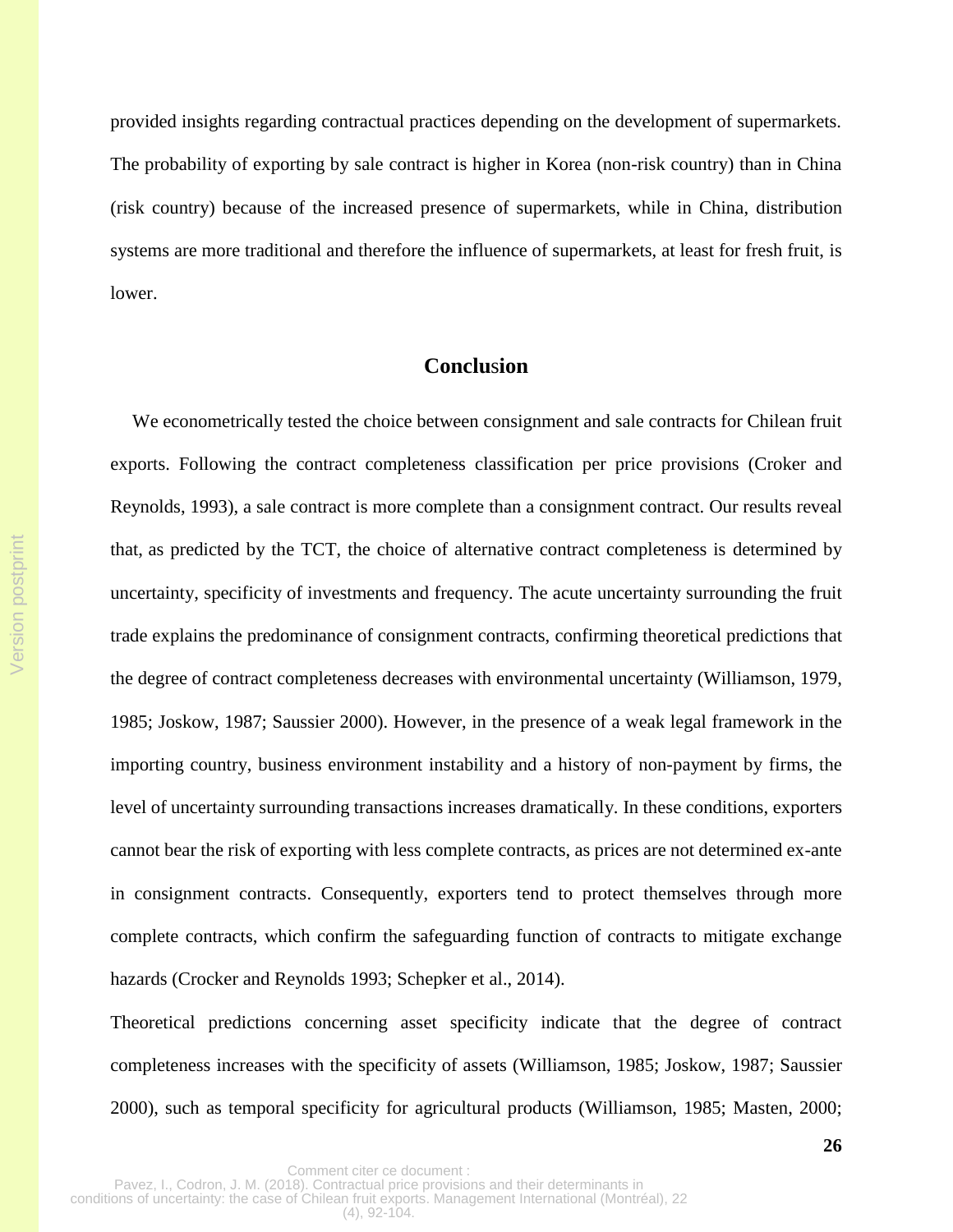Masten et al., 1991; Martinez, 2002). We measured the degree of perishability, seasonality and mode of transportation. Our main finding was that when product perishability is higher, there is a greater likelihood of exporting using a less complete contract. This contradicts some of the theoretical predictions that higher levels of asset specificity lead to tighter forms of governance to protect parties against the risk of opportunism (Williamson, 1985; Masten, 2000; Joskow, 1987; Goldberg and Erickson, 1987), which is the safeguarding function of the contracts. However, according to Poppo and Zenger (2002), the effect of specificity assets on contracts changes when there are high levels of uncertainty, because managers tend to use relational governance instead of more complete contracts. Our findings show that contract completeness decreases with high levels of time specificity (perishability) due, as explained by exporters and importers, to the presence of price volatility and quality variability at delivery. In this scenario, exports are more likely to be shipped on consignment where the price is open; giving parties more flexibility for ex-post adaptation, illustrating the coordination function of contracts (Crocker and Reynolds, 1993; Gulati and Singh, 1998; Schepker et al., 2014). In contrast, contract completeness increases for transactions surrounded by higher levels of uncertainty, such as the risk in the importing country. Furthermore, contract completeness increases when uncertainty is coupled with high time specificity. The following table provides a summary of the hypotheses.

## Insert table 5

#### **LIMITATIONS AND CONTRIBUTIONS**

This article has a number of limitations. First, the econometric analysis does not include variables related to behavioral uncertainty concerning the exporter-importer dyad and relational coordination (Zhou and Poppo, 2010). Second, a cross-sectional analysis does not make it possible to observe the evolution of contracting practices in accordance with the length of the relationship.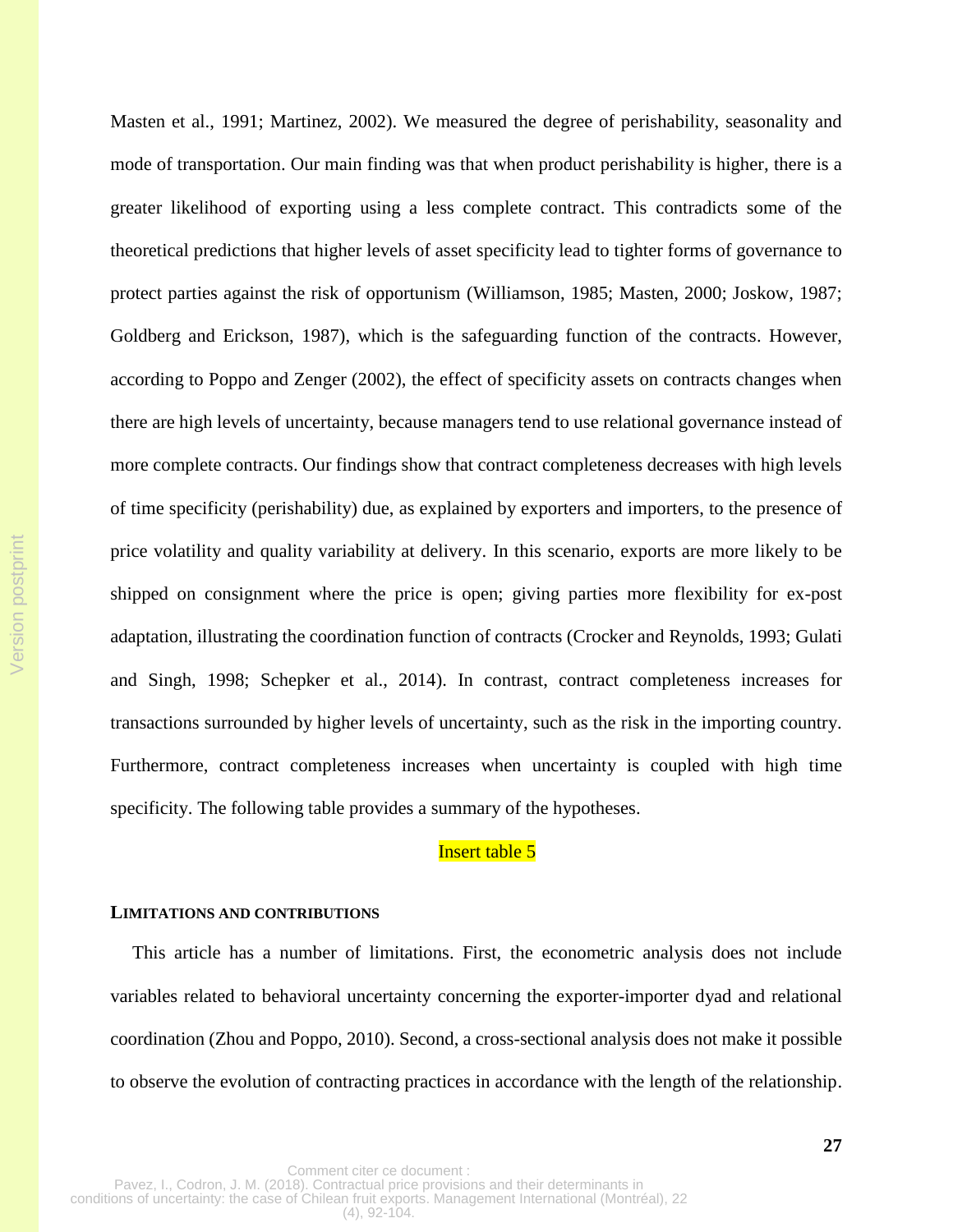Third, we could not construct a variable to specify the type of the importing channels, i.e. supermarkets or wholesalers for each of the 122 destination countries. Other sets of variables that could be included relate to the firm's characteristics, the firm's experience (Aulakh and Gençtürk, 2008), the type of firm, such as multinational, producing-exporting or export-trading as these variables may affect governance decisions (Poppo and Zenger, 2002), as well as importing country characteristics, such as distance and cultural considerations, which may increase coordination costs in overseas markets (Masten, 2000). Due to lack of information, this analysis did not include an analysis of the brand specificity. According to the interviewees, using the buyer's brand makes exporters more vulnerable to opportunism and thus is more likely to result in more complete contracts being negotiated to protect the transaction. This would echo Lyons' findings: when the product is highly specialized, the use of more complete contracts increases (Lyons, 1994).

On the other hand, this article contributes to increasing our knowledge of how firms use alternative contractual choices to cope with increased hazards of international transactions, especially when dealing with complex transactions within uncertain environments. It makes a practical contribution to managers as it provides an overview of the contracting patterns of one of the leaders of fruit trade worldwide, which is especially useful for new firms entering the export activity. At the theoretical level, this analysis makes an important contribution to research on contract incompleteness analysis, especially because of the richness of the database information that allowed us to assess some of the theoretical propositions and to test them econometrically. It contributes to an understanding of the role of uncertainty and in particular, offers a deeper understanding of the role of temporal specific assets which are essential in agriculture and the international trade of perishable products.

Version postprint

Version postprint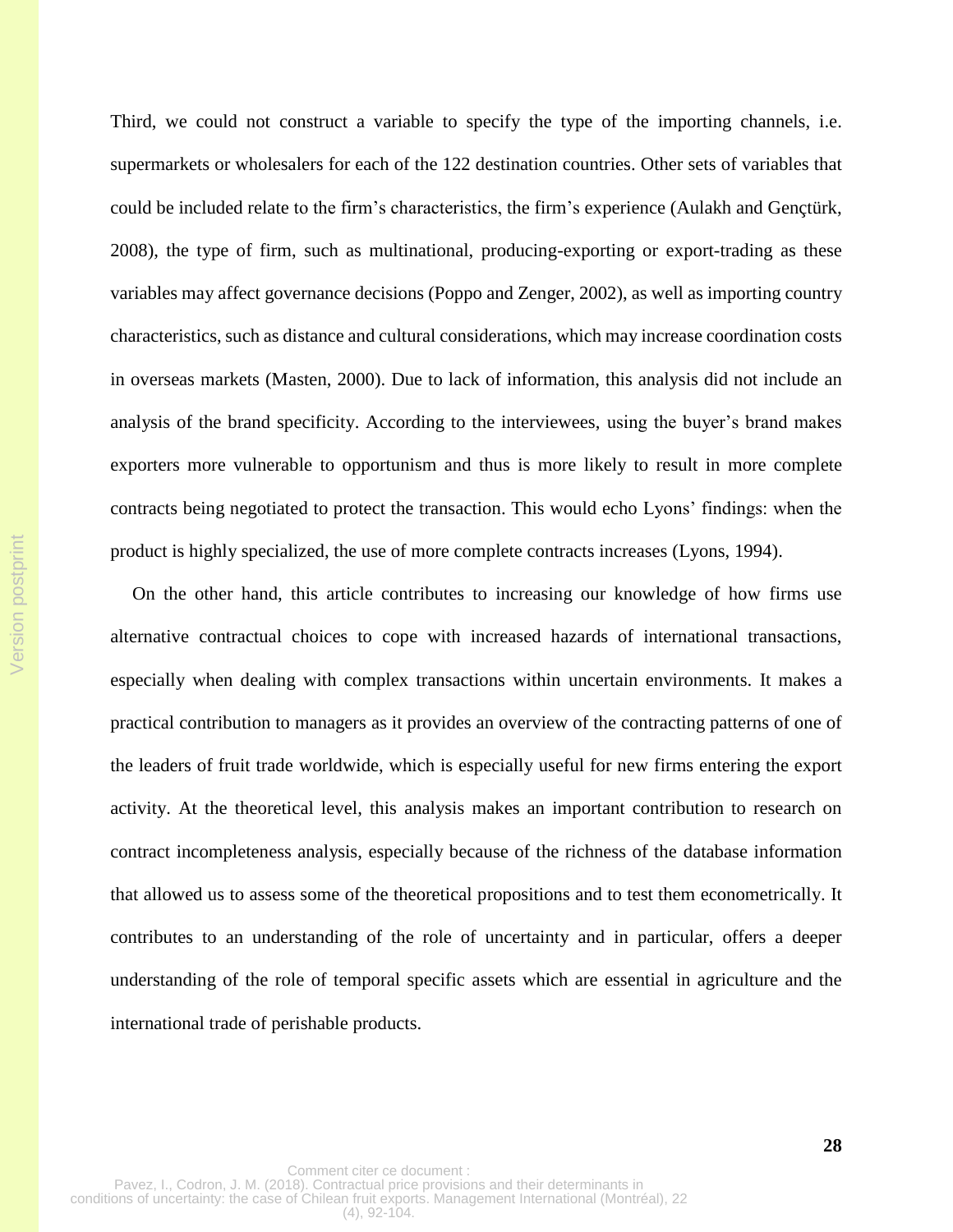# **References**

AGOSIN, Manuel R.; BRAVO-ORTEGA, Claudio (2009). "The emergence of new successful export activities in Latin America", Inter-American Development Bank, N° R-552, p. 36-71.

AGRESTI, Alan (2003). *Categorical data analysis*, New Jersey: John Wiley & Sons, 721 p.

ALLEN, DOUGLAS W.; LUECK, Dean (2005). "Agricultural contracts", in: Handbook of New Institutional Economics, Berlin: Springer Berlin Heidelberg, p. 465-490.

ANDERSON, James E.; MARCOUILLER, Douglas (2002). "Insecurity and the pattern of trade: an empirical investigation", *The Review of Economics and Statistics,* Vol. 84, N° 2, p. 342-352. ASOEX (2013). *Chilean Fruit Availability*, Santiago: Asociación de Exportadores Chile, 219 p.

AULAKH, Preet S.; GENÇTÜRK, Esra F. (2008). "Contract formalization and governance of exporter–importer relationships", *Journal of Management Studies*, Vol. 45, N° 3, p. 457-479.

CHEUNG, Steven NS. (1969). "Transaction costs, risk adversion, and the choice of contractual arrangements", *Journal of Laws and Economics,* Vol. 12, N° 1, p. 23-42.

Coase, Ronald H. (1937). "The Nature of the Firm", Economica, New Series, Vol. 4, N°16, p. 386– 405.

CODRON, Jean-Marie; AUBERT, Magali; BOUHSINA Zouhair; ENGLER, Alejandra; PAVEZ, Iciar & VILLALOBOS, Pablo (2013). " Effects of the transaction characteristics on the side of dependence in a context of vertical coordination: the case of fresh produce exports from Chile to Europe", *Advances in International Marketing*, Vol. 24

CORTS, Kenneth S.; SINGH, Jasjit (2004). "The effect of repeated interaction on contract choice: Evidence from offshore drilling", Journal of Law, Economics, and Organization, Vol. 20, N°1, p. 230-260.

CROCKER, Keith J.; REYNOLDS, Kenneth J. (1993). "The efficiency of incomplete contracts: an empirical analysis of air force engine procurement", *The RAND journal of economics*, p. 126-146.

DORWARD, Andrew (2001). "The Effects of Transaction Costs, Power and Risk on Contractual Arrangements: A Conceptual Framework for Quantitative Analysis", *Journal of Agricultural Economics,* Vol. 52, N° 2, p. 59-73.

EUN, Cheol S.; RESNICK, Bruce G. (1988)."Exchange rate uncertainty, forward contracts, and international portfolio selection", *The Journal of Finance,* Vol. 43, N°1, p.197-215.

GIBBON, Peter (2003)."Value‐chain governance, public regulation and entry barriers in the global fresh fruit and vegetable chain into the EU", *Development Policy Review*, Vol. 21, N° 5‐6, p. 615- 625.

GULATI, Ranjay; SINGH, Harbir (1998). "The architecture of cooperation: Managing coordination costs and appropriation concerns in strategic alliances", Administrative science quarterly, Vol. 43, N° 4, p. 781-814.

HEIDE, Jan B.; MINER, Anne S. (1992). "The shadow of the future: Effects of anticipated interaction and frequency of contact on buyer-seller cooperation", *Academy of Management Journal*, Vol. 35, N° 2, p. 265-291.

Version postprint

Version postprint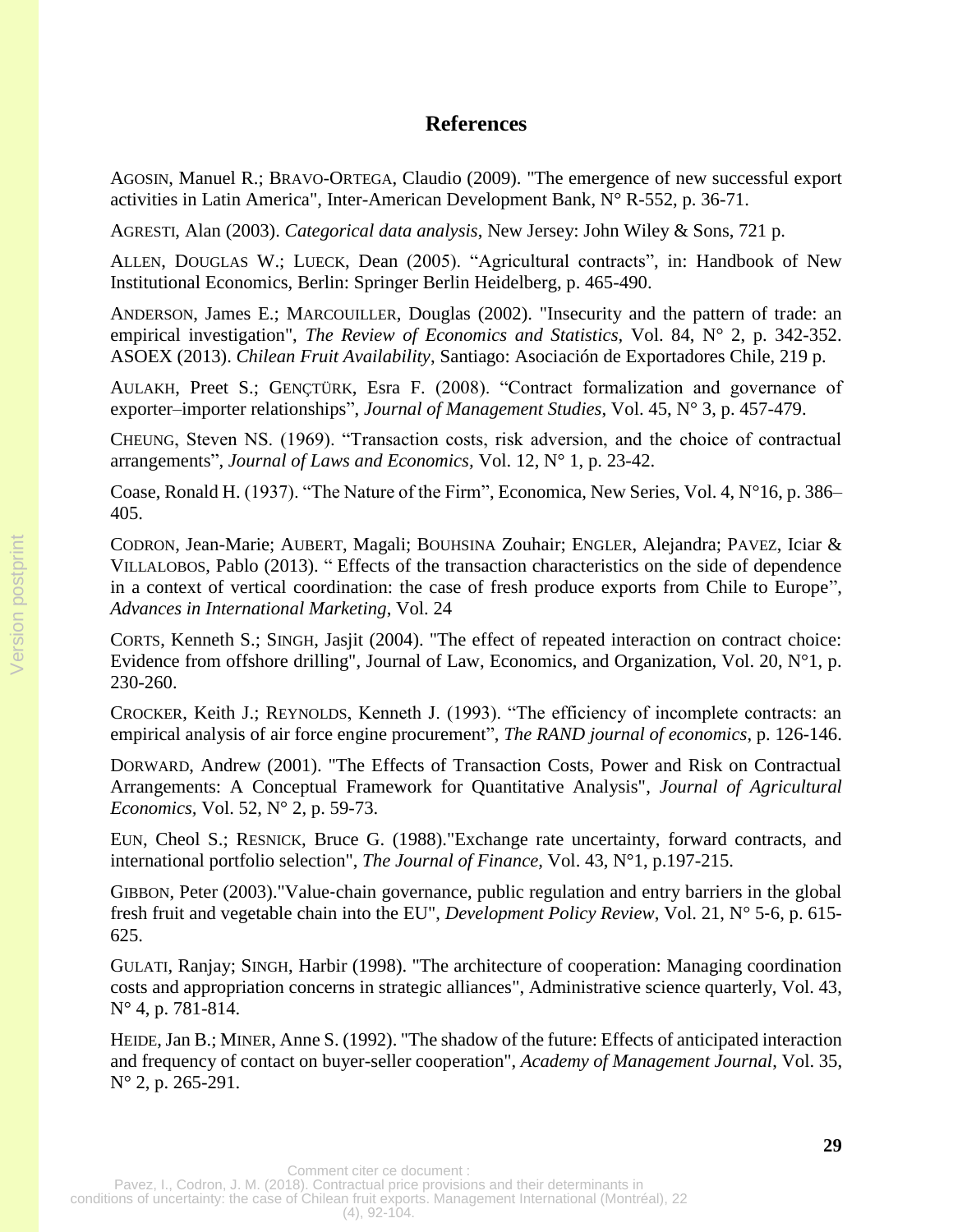HOSMER Jr, David W.; LEMESHOW Stanley; STURDIVANT Rodney X. (2013). *Applied logistic regression*, Third Edition. John Wiley & Sons. 500 p.

JAFFEE, Steven M. (1992). "How private enterprise organized agricultural markets in Kenya", Agriculture and Rural Development Department, Washington D.C: World Bank, Vol. 823, 44p.

JONES, H. S.; MULLER, Andre (2016). *The South African economy,* Springer, p. *1910–90*.

JOSKOW, Paul L. (1987). "Contract Duration and relation-specific investments: empirical evidence from coal markets", *American Economic Review*, Vol. 77, N° 1, p. 168-185.

KADER, Adel A. (2002). *Post-harvest technology of horticultural crops,* Richmond: UCANR Publications, 535 p.

KANDEL, Eugene (1996). "The right to return", The Journal of Law and Economics, Vol. 39, N°1, p. 329-356.

KLEIN, Benjamin (2010)."Asset specificity and holdups", *The Elgar Companion to Transaction Cost Economics*, p. 120-126.

KNOEBER, Charles R. (1983). "An alternative mechanism to assure contractual reliability", *The Journal of Legal Studies*, Vol. 12, N° 2, p. 333-343.

LAFONTAINE, Francine; SLADE, Margaret (2013). "Inter-Firm Contracts", in Gibbons, R., and Roberts, J. (Eds), *The handbook of organizational economics*, Princeton University Press, p. 958- 1013.

LIOTARD, Isabelle (2012). "Les plateformes d'innovation sur Internet: arrangements contractuels, intermédiation et gestion de la propriété intellectuelle", *Management international*, vol. 16, p. 129- 143.

LYONS, Bruce R. (1994). "Contract and Specific Investment: An Empirical Test of Transaction Cost Theory", The Massachusetts Institute of Technology. *Journal of Economics & Management Strategy*, Vol.3, N° 2, p. 257-278.

MACHER, Jeffrey T.; RICHMAN, Barak D. (2008). "Transaction cost economics: An assessment of empirical research in the social sciences", *Business and Politics*, Vol.10, p. 1-63.

MACNEIL, Ian (1978). "Contracts: Adjustments of long-term economic relations under classical, neoclassical, and relational contract law", *Northwestern University Law Review*, LCCII, Vol. 72, p. 854-906.

MARTINEZ, Steve W. (2002). "A Comparison of Vertical Coordination in the US Poultry, Egg, and Pork Industries", *Current Issues in Economics of Food Markets, Agriculture Information Bulletin*, U.S. Department of Agriculture, Economic Research Service, p. 747–05.

MASTEN, Scott E.; MEEHAN James W.; SNYDER Edward A. (1991). "The costs of organization", *Journal of Law, Economics, & Organization,* Vol. 7, N°1, p. 1-25.

MASTEN, Scott E. (2000). "Transaction-Cost Economics and the organization of agricultural transactions", *Industrial Organization*, Vol. 9, p. 173-195.

MASTEN, S.E.; Saussier, S. (2000). "Econometrics of contracts: an assessment of recent developments in transaction costs economics", Revue d'Economie Industrielle, N°92, p. 215-236.

Comment citer ce document :

Pavez, I., Codron, J. M. (2018). Contractual price provisions and their determinants in conditions of uncertainty: the case of Chilean fruit exports. Management International (Montréal), 22

(4), 92-104.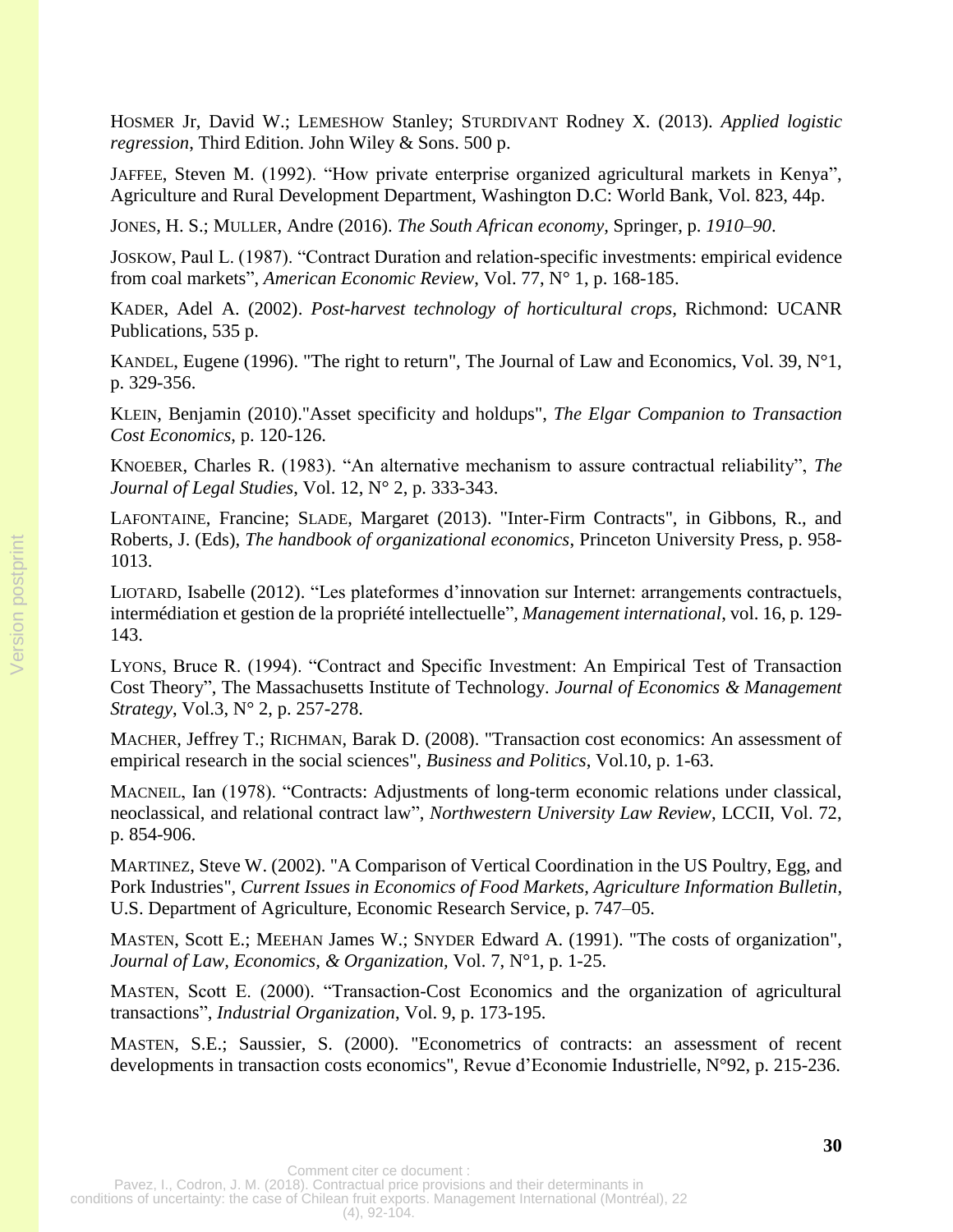MÉNARD, Claude (1996). "On Clusters, Hybrids and Other Strange Forms: The Case of the French Poultry Industry", *Review of Institutional and Theoretical Economics*, Vol. 152, p. 154–83.

MÉNARD, Claude (2002). "Enforcement Procedures and Governance Structures: What Relationship?", in: C. Menard (Ed.). *Institutions, Contracts and Organizations, Perspectives from New Institutional Economics*, Cheltenham: Edward ldgar Pub, p. 234-253.

MÉNARD Claude; KLEIN Peter G. (2004). "Organizational issues in the Agrifood Sector: Toward a Comparative Approach", *American Journal of Agricultural Economics*, Vol. 86, N°3, p. 750–755.

MONDELLI, Mario. P.; KLEIN, Peter. G. (2014). "Private equity and asset characteristics: The case of agricultural production", *Managerial and Decision Economics*, Vol. *35,* N° 2, p. 145-160.

MORRISSEY, Joseph F.; GRAVES, Jack M. (2008). *International sales law and arbitration: problems, cases and commentary*, The Netherlands: Kluwer Law International, 502 p.

NORTH, Douglas C. (1991). "Institutions", *The Journal of Economic Perspectives*, Vol. 5, N° 1, p. 97-112.

ODEPA (2015). *Chilean Agriculture Overview*, Office of Agricultural Studies and Policies. Ministry of Agricultura, Santiago, 142 p.

PASTERNACK, B. A. (1985). "Optimal Pricing and Return Policies for Perishable Commodities," *Marketing Science*, Vol. *4,* N° 2, p.166-176.

PENNINGS, Joost ME.; WANSINK, Brian (2004). "Channel contract behavior: The role of risk attitudes, risk perceptions, and channel members' market structures", *The journal of business,* Vol. 77, N°4, p. 697-724.

PIRRONG, Craig (1993). "Contracting practices in bulk shipping markets: a transaction cost explanation", *Journal of Law and Economics,* Vol.36, p. 937-76.

POPPO, Laura; Zenger, Todd (2002). "Do formal contracts and relational governance function as substitutes or complements?", *Strategic Management Journal*, Vol. 23, p. 707–25.

REARDON, Thomas; BARRETT C.B.; BERDEGUÉ J.A.; SWINNEN J.F.M. (2009). "Agrifood Industry Transformation and Farmers in Developing Countries", *World Development*, Vol. 37, N°11, p.1717-1727.

REARDON, Thomas; CHEN, K.Z.; MINTEN, B.; ADRIANO, L. (2012). "The Quiet Revolution in Staple Food Value Chains in Asia: Enter the Dragon, the Elephant, and the Tiger", Asian Development Bank, International Food Policy Research Institute: Mandaluyong City, Philippines, 286 p.

SAUSSIER, Stéphane (2000). "Transaction costs and contractual incompleteness: the case of Électricité de France", *Journal of Economic Behavior & Organization*, Vol. 42, N°2, p. 189-206.

SIMON, Herbert A. (1957). *Administrative behavior: A study of decision-making processes in adminstrative organization*, New York: Free Press, 4<sup>th</sup> Ed., 361 p.

SCHEPKER, Donald. J.; Oh, Won-Yong; MARTYNOV, Aleksey; POPPO, Laura (2014). "The many futures of contracts: Moving beyond structure and safeguarding to coordination and adaptation", *Journal of Management*, Vol. 40, N°1, p. 193-225.

TASHAKKORI, Abbas; TEDDLIE, Charles (2003). *Handbook of mixed methods in social & behavioral research*, Thousand Oaks: SAGE Publications, 784 p.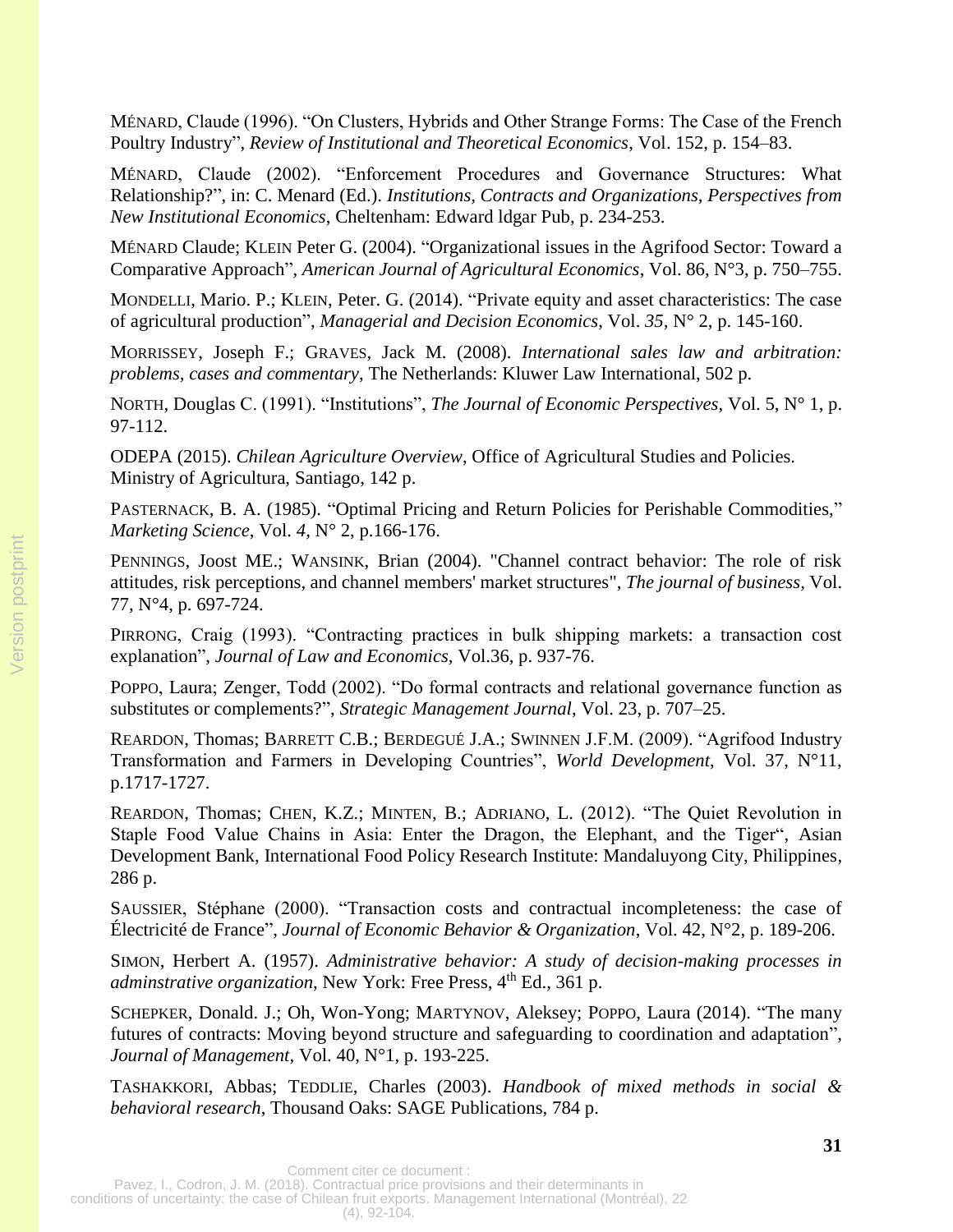WANG, Charles X.; WEBSTER, Scott (2009). "Markdown money contracts for perishable goods with clearance pricing", *European Journal of Operational Research*, Vol. 196, N° 3, p. 1113-1122.

WELBY, Ellen M.; MCGREGOR, Brian M. (2004). *Agricultural export transportation handbook*, US Department of Agriculture, Agricultural Marketing Service, N°700, 148 p.

WILLIAMSON, Oliver E. (1979). "Transaction-Cost Economics: The governance of contractual relations", *Journal of Law and Economics*, Vol. 22, N°2, p. 233-61.

WILLIAMSON, Oliver E. (1985). *The Economic Institutions of Capitalism Firms Markets Relational Contracting*, New York: Free Press, 400 p.

WILLIAMSON, Oliver E. (1996). *The mechanisms of governance*, Oxford University Press, 448 p.

ZHOU, Kevin Z.; POPPO, Laura (2010). "Exchange hazards, relational reliability, and contracts in China: The contingent role of legal enforceability?", *Journal of International Business Studies*, Vol. 41*,* N° 5, p. 861-881.

.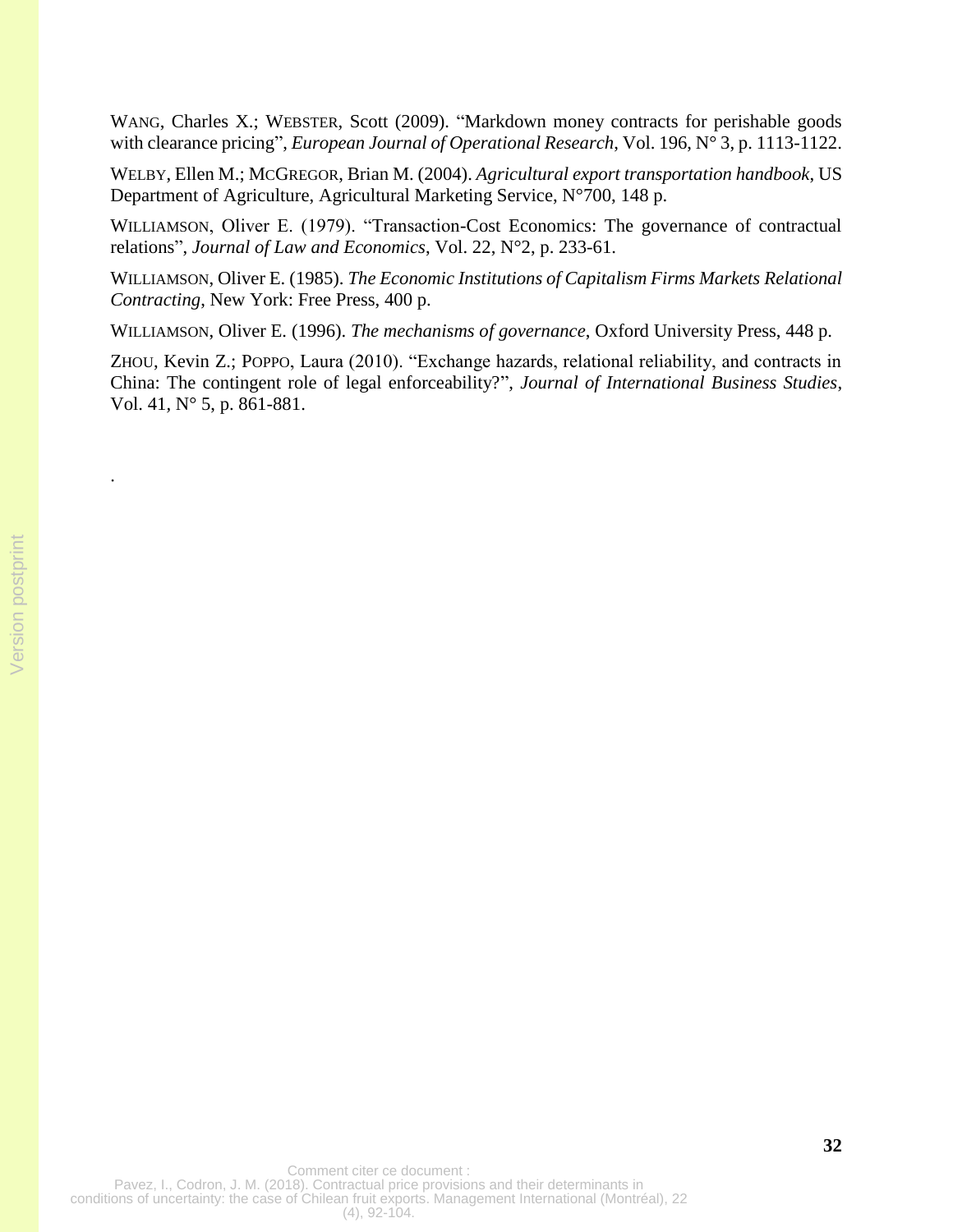| Variable            | Value          | Label                      | Freq.  | Percent | Cum.  |
|---------------------|----------------|----------------------------|--------|---------|-------|
| <b>Risk Country</b> | 1              | Risk country               | 61486  | 34.68   | 34.68 |
|                     | 2              | Non-risk country           | 115810 | 65.32   | 100   |
|                     |                | Total                      | 177296 | 100     |       |
| Perishability       | 1              | Very high $<$ 1 mo         | 68023  | 38.37   | 38.37 |
|                     | $\overline{2}$ | High 1-4 mo                | 31662  | 17.86   | 56.23 |
|                     | 3              | $Low>10$ mo                | 14529  | 8.19    | 64.42 |
|                     | $\overline{4}$ | Moderate>4-7 mo            | 63082  | 35.58   | 100   |
|                     |                | Total                      | 177296 | 100     |       |
| Seasonality         | 1              | Early season               | 25373  | 14.31   | 14.31 |
|                     | $\overline{2}$ | Mid-season                 | 128918 | 72.71   | 87.02 |
|                     | 3              | Late season                | 23005  | 12.98   | 100   |
|                     |                | Total                      | 177296 | 100     |       |
| Region              | $\mathbf{1}$   | Western Europe             | 34708  | 19.58   | 19.58 |
|                     | $\overline{2}$ | Eastern Europe             | 4661   | 2.63    | 22.21 |
|                     | 3              | NorthernAmerica            | 57423  | 32.39   | 54.59 |
|                     | $\overline{4}$ | South America              | 33291  | 18.78   | 73.37 |
|                     | 5              | Central America& Caribbean | 5661   | 3.19    | 76.56 |
|                     | 6              | Middle East & Africa       | 5043   | 2.84    | 79.41 |
|                     | 7              | Asia & Pacific Countries   | 36509  | 20.59   | 100   |
|                     |                | Total                      | 177296 | 100     |       |
| Transport           | 1              | Maritime                   | 141099 | 79.58   | 79.58 |
|                     | $\overline{c}$ | Air                        | 16349  | 9.22    | 88.81 |
|                     | 3              | Road                       | 19848  | 11.19   | 100   |
|                     |                | Total                      | 177296 | 100     |       |
| Frequency           | 1              | Low                        | 59517  | 33.57   | 33.57 |
|                     | $\overline{2}$ | Medium                     | 58988  | 33.27   | 66.84 |
|                     | 3              | High                       | 58791  | 33.16   | 100   |
|                     |                | Total                      | 177296 | 100     |       |

# Table 1. Univariate frequency of categorical predictors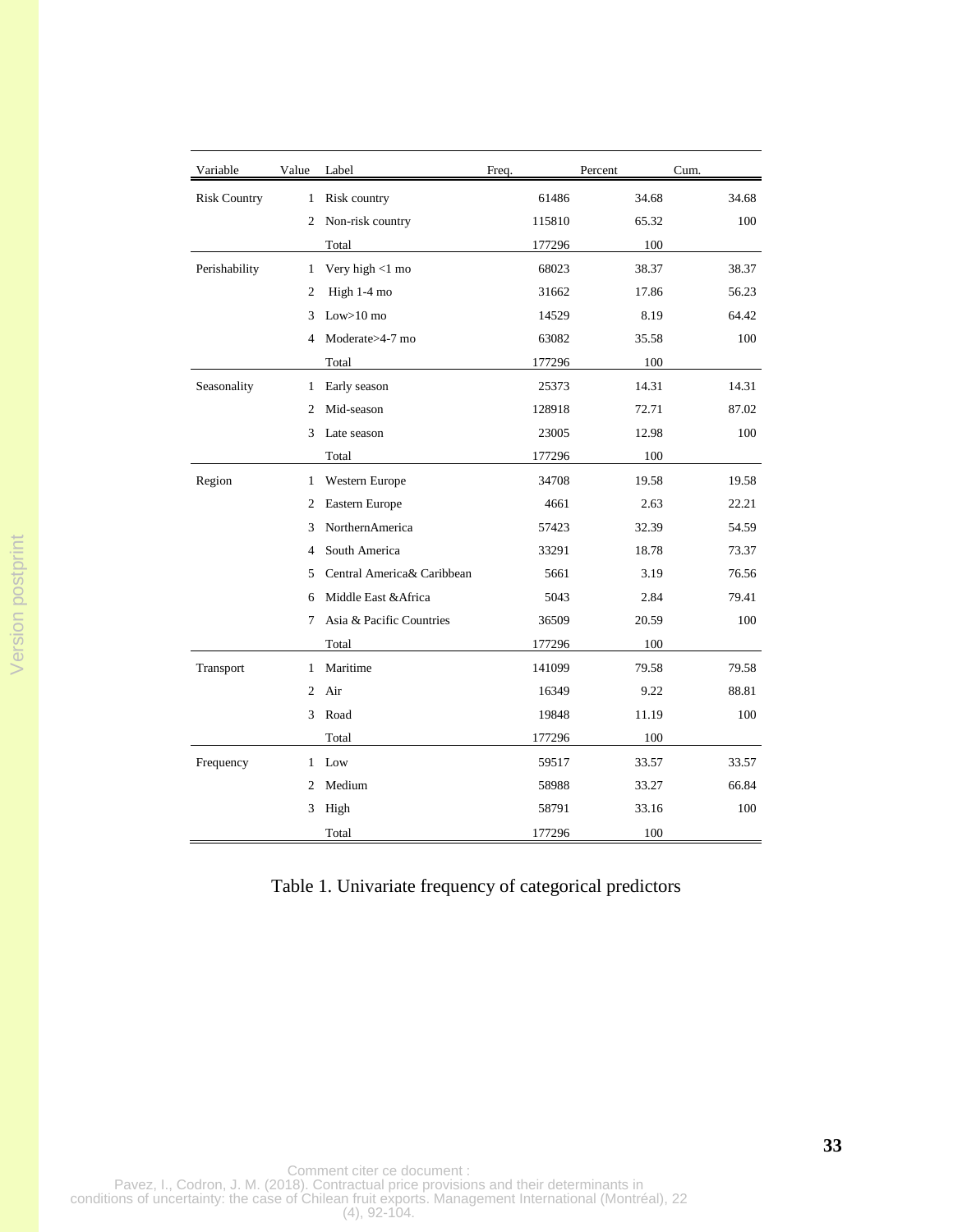| Variable      | Variable      | Statistic  | DF |                | Value     | Prob  |
|---------------|---------------|------------|----|----------------|-----------|-------|
| Risk country  | Perishability | Chi-Square |    | 3              | 3900.000  | 0.000 |
|               |               | Cramer's V |    |                | 0.148     |       |
|               | Seasonality   |            |    | $\mathfrak{2}$ | 3400.000  | 0.000 |
|               |               |            |    |                | 0.139     |       |
|               | Region        |            |    | 9              | 94000.000 | 0.000 |
|               |               |            |    |                | 0.728     |       |
|               | Transport     |            |    | $\overline{2}$ | 13000.000 | 0.000 |
|               |               |            |    |                | 0.275     |       |
|               | Frequency     |            |    | $\mathfrak{2}$ | 3400.000  | 0.000 |
|               |               |            |    |                | 0.138     |       |
| Perishability | Seasonality   |            |    | 6              | 51000.000 | 0.000 |
|               |               |            |    |                | 0.380     |       |
|               | Region        |            |    | 27             | 24000.000 | 0.000 |
|               |               |            |    |                | 0.210     |       |
|               | Transport     |            |    | $\sqrt{6}$     | 27000.000 | 0.000 |
|               |               |            |    |                | 0.276     |       |
|               | Frequency     |            |    | 6              | 11000.000 | 0.000 |
|               |               |            |    |                | 0.175     |       |
| Seasonality   | Region        |            |    | 18             | 14000.000 | 0.000 |
|               |               |            |    |                | 0.198     |       |
|               | Transport     |            |    | $\overline{4}$ | 14000.000 | 0.000 |
|               |               |            |    |                | 0.196     |       |
|               | Frequency     |            |    | $\overline{4}$ | 2500.000  | 0.000 |
|               |               |            |    |                | 0.083     |       |
| Region        | Transport     |            |    | 18             | 84000.000 | 0.000 |
|               |               |            |    |                | 0.486     |       |
|               | Frequency     |            |    | 18             | 25000.000 | 0.000 |
|               |               |            |    |                | 0.267     |       |
| Transport     | Frequency     |            |    | 4              | 812.047   | 0.000 |
|               |               |            |    |                | 0.048     |       |

Version postprint Version postprint

N= 177,296, no missing observations

Table 2. Measures of association between categorical predictors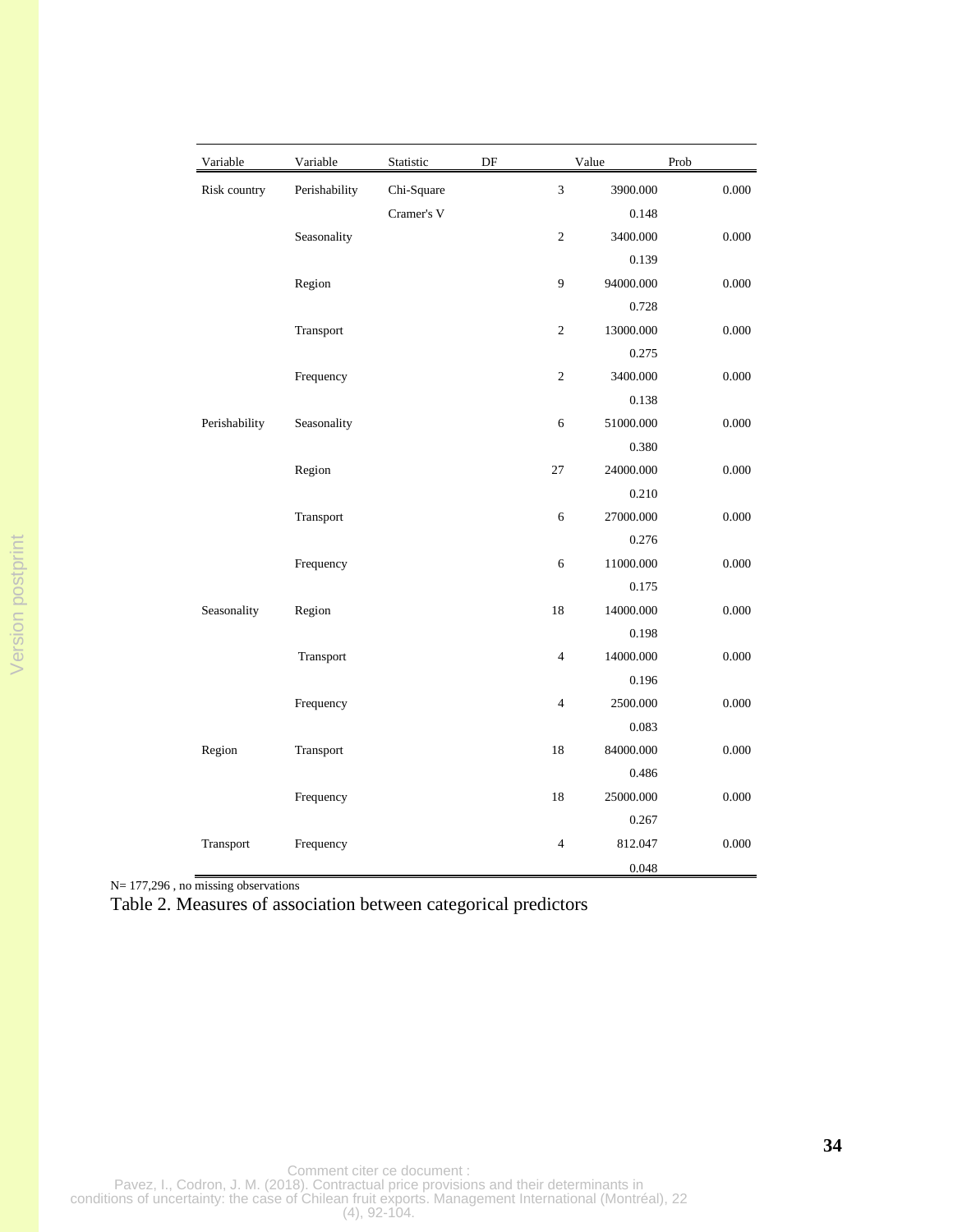| Performance statistics         |          |
|--------------------------------|----------|
| Chi-square                     | 62416.53 |
| Prob $>$ chi $>$               | 0.000    |
| $\cos \&$ Snell R <sup>2</sup> | 0.2629   |
| Nagelkerke R <sup>2</sup>      | 0.4022   |
| Number of obs                  | 177296   |
| Correctlyclassified            | 76.85%   |
| Area under ROC curve           | 0.8204   |

Table 3. Model summary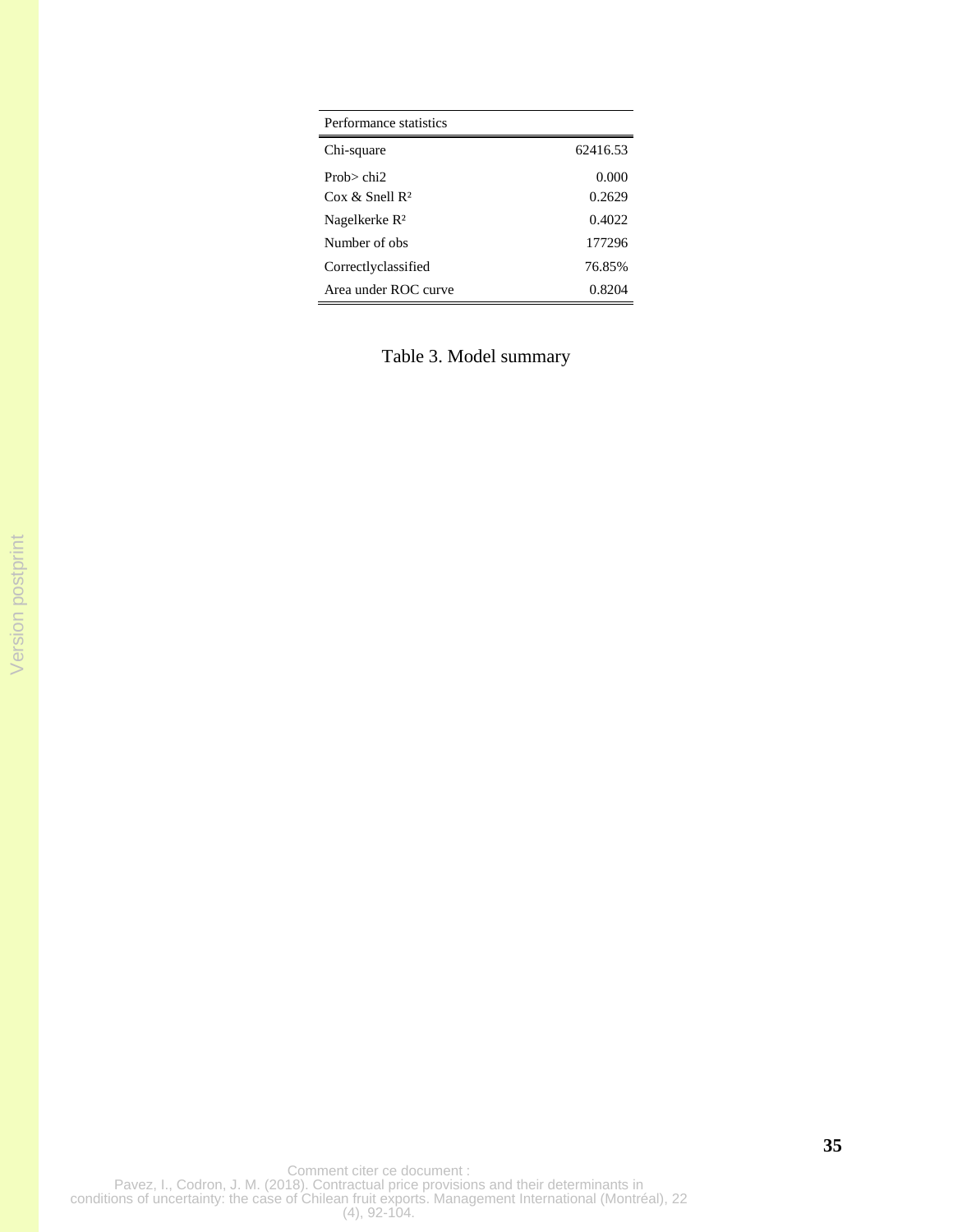| $Y=1$ Consigment $Y=0$ Sale  | Odds ratio | Std. err. | Z        | P >  z | [95% Conf. | Interval] |
|------------------------------|------------|-----------|----------|--------|------------|-----------|
| Risk country                 |            |           |          |        |            |           |
| Non-risk country (Reference) | 0.499      | 0.015     | $-23.66$ | 0.000  | 0.4710     | 0.5285    |
| Perishability                |            |           |          |        |            |           |
| Very high $<$ 1 mo           | 1.924      | 0.088     | 14.24    | 0.000  | 1.7584     | 2.1055    |
| High 1-4 mo                  | 1.618      | 0.057     | 13.72    | 0.000  | 1.5103     | 1.7328    |
| $Low>10$ mo                  | 0.024      | 0.001     | $-71.9$  | 0.000  | 0.0216     | 0.0265    |
| Moderate (reference)         |            |           |          |        |            |           |
| Seasonality                  |            |           |          |        |            |           |
| Mid-season                   | 1.525      | 0.032     | 19.97    | 0.000  | 1.4635     | 1.5900    |
| Late season                  | 1.218      | 0.032     | 7.56     | 0.000  | 1.1575     | 1.2823    |
| Early (reference)            |            |           |          |        |            |           |
| Transport                    |            |           |          |        |            |           |
| Maritime                     | 3.659      | 0.146     | 32.41    | 0.000  | 3.3826     | 3.9572    |
| Road                         | 0.916      | 0.039     | $-2.07$  | 0.039  | 0.8431     | 0.9955    |
| Air (reference)              |            |           |          |        |            |           |
| Frequency                    |            |           |          |        |            |           |
| Medium                       | 1.305      | 0.020     | 17.16    | 0.000  | 1.266      | 1.346     |
| High                         | 1.505      | 0.022     | 28.02    | 0.000  | 1.463      | 1.549     |
| Low (reference)              |            |           |          |        |            |           |
| Region                       |            |           |          |        |            |           |
| Western Europe               | 1.340      | 0.029     | 13.33    | 0.000  | 1.2836     | 1.3989    |
| <b>Eastern Europe</b>        | 0.379      | 0.015     | $-24.58$ | 0.000  | 0.3512     | 0.4099    |
| South America                | 0.147      | 0.004     | $-68.34$ | 0.000  | 0.1389     | 0.1551    |
| Central America& Caribbean   | 0.065      | 0.003     | $-67.29$ | 0.000  | 0.0600     | 0.0704    |
| Middle East & Africa         | 0.167      | 0.007     | $-44.07$ | 0.000  | 0.1540     | 0.1806    |
| Asia & Pacific Countries     | 0.428      | 0.010     | $-37.26$ | 0.000  | 0.4089     | 0.4472    |
| US (reference)               |            |           |          |        |            |           |
| Perishability*Risk Country   | 0.951      | 0.009     | $-5.37$  | 0.000  | 0.9334     | 0.9685    |
| Region*Transport             | 1.070      | 0.002     | 31.61    | 0.000  | 1.0657     | 1.0748    |
| cons                         | 0.481      | 0.036     | $-9.69$  | 0.000  | 0.4148     | 0.5577    |

Table 4. Logit results on the determinants of contract completeness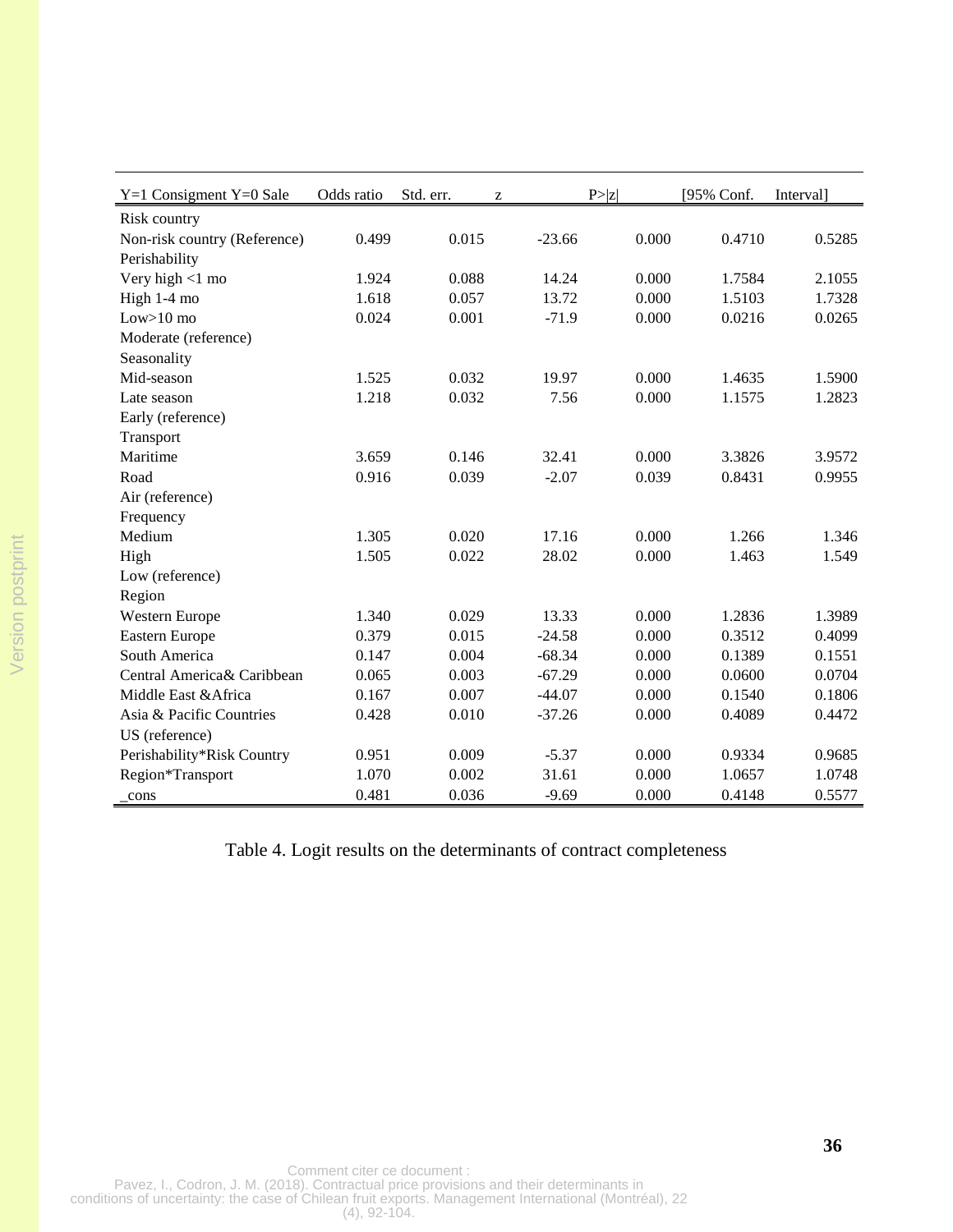| <b>Hypotheses</b>                                                 | Results   |
|-------------------------------------------------------------------|-----------|
| H1: The higher the risk of the importing country, the higher the  | Supported |
| degree of contract completeness                                   |           |
| H2: The greater the perishability of the products, the lower the  | Supported |
| degree of contract completeness                                   |           |
| H3: As the exporting season progresses, the degree of contract    | Supported |
| completeness falls                                                |           |
| H4: The longer the transportation time, the lower the degree of   | Supported |
| contract completeness                                             |           |
| H5: The higher the frequency of shipments to a single market, the | Supported |
| lower the degree of contract completeness                         |           |

Table 5. Summary of Hypotheses

Comment citer ce document : Pavez, I., Codron, J. M. (2018). Contractual price provisions and their determinants in conditions of uncertainty: the case of Chilean fruit exports. Management International (Montréal), 22 (4), 92-104.